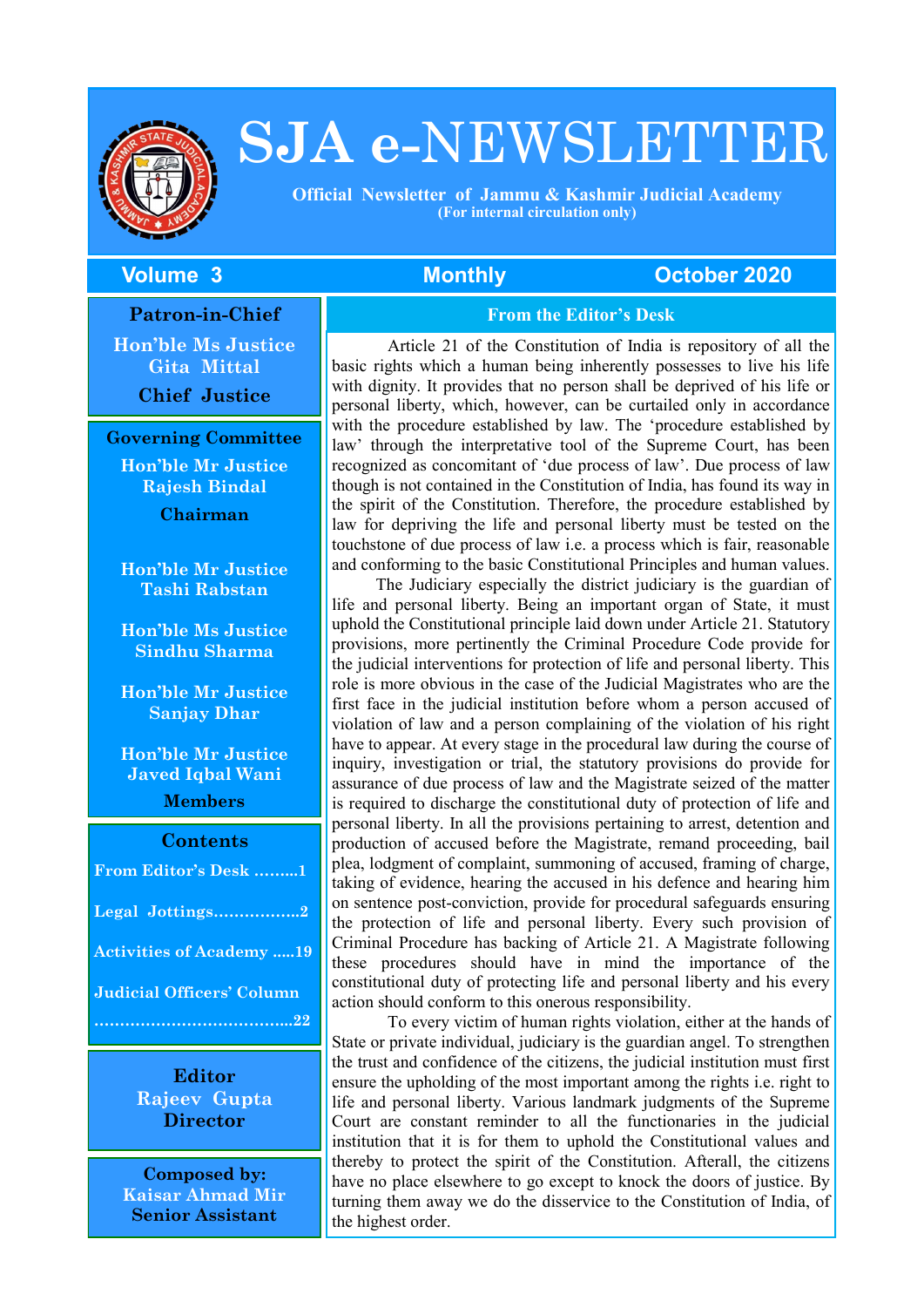# **LEGAL JOTTINGS**

"A decision which curtails fundamental rights without appropriate justification will be classified as disproportionate. The concept of proportionality requires a restriction to be tailored in accordance with the territorial extent of the restriction, the stage of emergency, nature of urgency, duration of such restrictive measure and nature of such restriction. The triangulation of a restriction requires the consideration of appropriateness, necessity and the least restrictive measure before being imposed."

> **N.V. Ramana, J.** *in Anuradha Bhasin v. Union of India, (2020) 3 SCC 637, para 80*

#### **CRIMINAL**

#### **Supreme Court Judgments**

#### **Criminal Appeal No. 635 of 2020 Maheshwar Tigga v. the State of Jharkhand Decided on: September 28, 2020**

The Supreme Court in this Criminal appeal acquitted an accused who was convicted by the Trial Court for raping a woman on the pretext of marriage. The accused was tried for offences under sections 376, 323 and 341 of IPC and sentenced to imprisonment for seven years, one year and one month, respectively, in the said offences. The High Court dismissed the appeal mainly on the ground that letters written by the appellant to the prosecutrix, their photographs together and the statements of the appellant recorded under section 313 CrPC were sufficient to sustain the conviction.

The prosecutrix in this case had alleged that she was having love affair with the accused and the accused under the pretext of marriage developed physical relations with her.

The Supreme Court taking note of the evidence on record observed that "it stands well settled that circumstances not put to an accused under section 313 CrPC cannot be used against him, and must be excluded from consideration. In a criminal trial, the importance of questions put to an accused are basic to the principles of natural Justice as it provides him the opportunity not only to furnish his defence, but also to explain incriminating circumstances against him. A probable defence raised by an accused is sufficient to rebut the accusation without the requirement of proof beyond reasonable doubt."

As regards the promise of marriage and

physical relations in the pretext thereof, the Supreme Court observed:

"The misconception of fact arising out of promise to marry has to be in proximity of time to the occurrence and cannot be spread over a long period of time coupled with a conscious positive action not to protest."

In this case the Court found that the consent of prosecutrix was but a conscious and deliberate choice, as distinguished from an involuntary action or denial and which opportunity was available to her, because of her deep seated love for the appellant leading her to willingly permit him liberties with her body. Consequently, allowing the appeal, the Court acquitted the accused.

#### **Criminal appeal No. 1121 of 2016 Anwar Ali v. State of Himachal Pradesh Decided on: September 25, 2020**

In this criminal appeal the Supreme Court set aside the conviction of two accused persons recorded by the High Court and the trial court in murder of one Deepak. The main contention raised before the Supreme Court on behalf of appellants was that the prosecution has failed to establish and prove the motive for which reason accused deserved acquittal. The Court observed that:

"It is true that the absence of proving the motive cannot be a ground to reject the prosecution case. It is also true as held by this Court in the case of Suresh Chandra Bahri v. State of Bihar, 1995 Supp (1) SCC 80, that if motive is proved that would supply a link in the chain of circumstantial evidences but the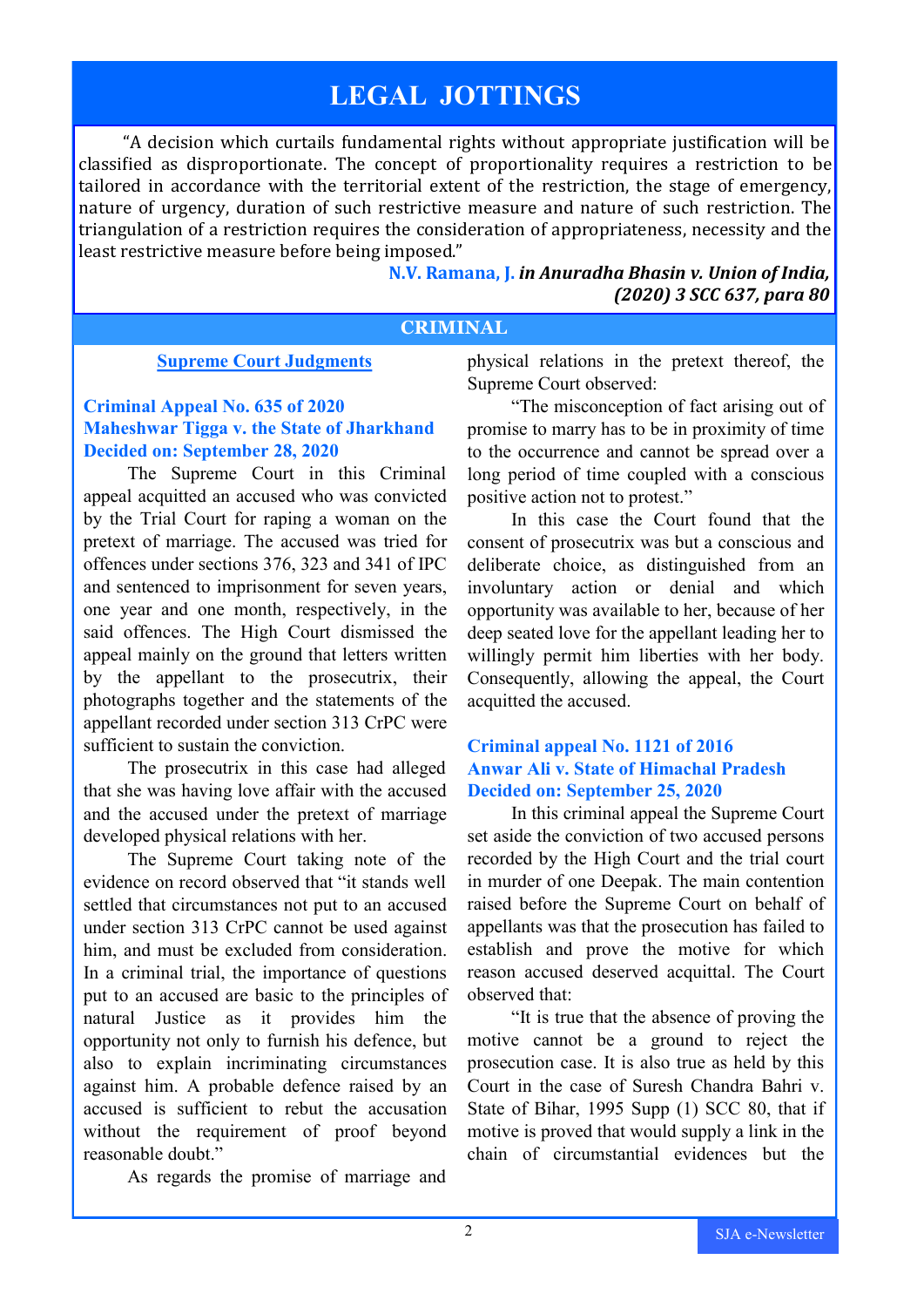absence thereof cannot be a ground to reject the prosecution case. However, at the same time, as observed by this Court in the case of Babu (Supra) absence of motive in a case depending on circumstantial evidence is a factor that weighs in favour of accused."

The Apex Court further observed:

"The High Court without giving any cogent reasons interfered with the findings of fact recorded by the learned trial court solely by observing that those contradictions were minor contradictions and therefore the learned trial court was not justified in acquitting the accused solely on the basis of such minor contradictions. However, on considering the entire evidence on record, we are in complete agreement with the view taken by the learned trial court. The contradictions which came to be considered by the learned trial court cannot be said to be minor contradictions".

The Court agreed with the conclusion drawn by the trial court that the prosecution has failed to establish and prove the complete chain of events, it being a case of circumstantial evidence. Reversing the Judgment of the High Court, the Supreme Court restored the Judgment of acquittal recorded by the trial court.

#### **Criminal Appeal No. 630 of 2020 Mohan v. State of Madhya Pradesh Decided on: September 24, 2020**

In this criminal appeal the Supreme Court held that the conspiracy cannot be assumed from a set of facts which are unconnected or from a set of conduct at different places and times without a reasonable link.

The accused in this case was alleged to be involved in a conspiracy to commit the offence of kidnapping. He is said to have provided Sim card to another accused. On behalf of the accused it was contented that there is no substantial evidence to establish that the appellant was aware of the fact that Sim card would be used in commission of offence of kidnapping.

#### **Criminal Appeal No. 616 of 2020 Jugut Ram v. State of Chhattisgarh Decided on: September 16, 2020**

The Supreme Court in this case altered

the conviction of the appellant from Section 302 IPC to Section 304 Part II, IPC. Further, the appellant was in custody since 2004 and had already undergone the maximum period of sentence prescribed; therefore, he was directed to be released. The Court observed that in a case of an assault on the head with a lathi, it is always a question of fact in each case whether there was intention to cause death or only knowledge that death was likely to occur. It laid down that a lathi is a common item carried by a villager in this country, linked to his identity. The fact that it is also capable of being used as a weapon of assault, does not make it a weapon of assault simpliciter. The circumstances, manner of assault, nature and number of injuries will all have to be considered cumulatively to decipher the intention or knowledge as the case may be.

The Apex Court relied on the previous judgments which dealt with death due to lathi blow: Virsa Singh v. The State of Punjab (1958 SCR 1495), Joseph v. State of Kerala [(1995) SCC (Crl.) 165], Chamru Budhwav. State of Madhya Pradesh (AIR 1954 SC 652), Gurmukh Singh v. State of Haryana [(2009) 15 SCC 635] and Mohd. Shakeel v. State of A.P. [(2007) 3 SCC 119].

#### **Criminal Appeal No. 688 of 2013. Jeet Ram v. The Narcotics Control Bureau, Chandigarh.**

#### **Decided on: September 15, 2020.**

On 18.06.2001 the Intelligence Officer in the Narcotics Control Bureau (NCB), Chandigarh was proceeding to Theog from Shimla. He was travelling along with P.W. 3 and other officials. In the transit they stopped at the dhaba to have meals. In the meanwhile, the Zonal Director of NCB, Chandigarh who was examined as P.W.1 also reached the said Dhaba. Then they questioned the appellant – accused about the smell of charas and on such questioning he became nervous. The owner of the Dhaba disclosed his name to be Jeet Ram and on further questioning he tried to run away. Then he was apprehended and taken to the counter of the Dhaba. Just below the counter of the Dhaba a gunny bag was found. When asked, appellant told that there was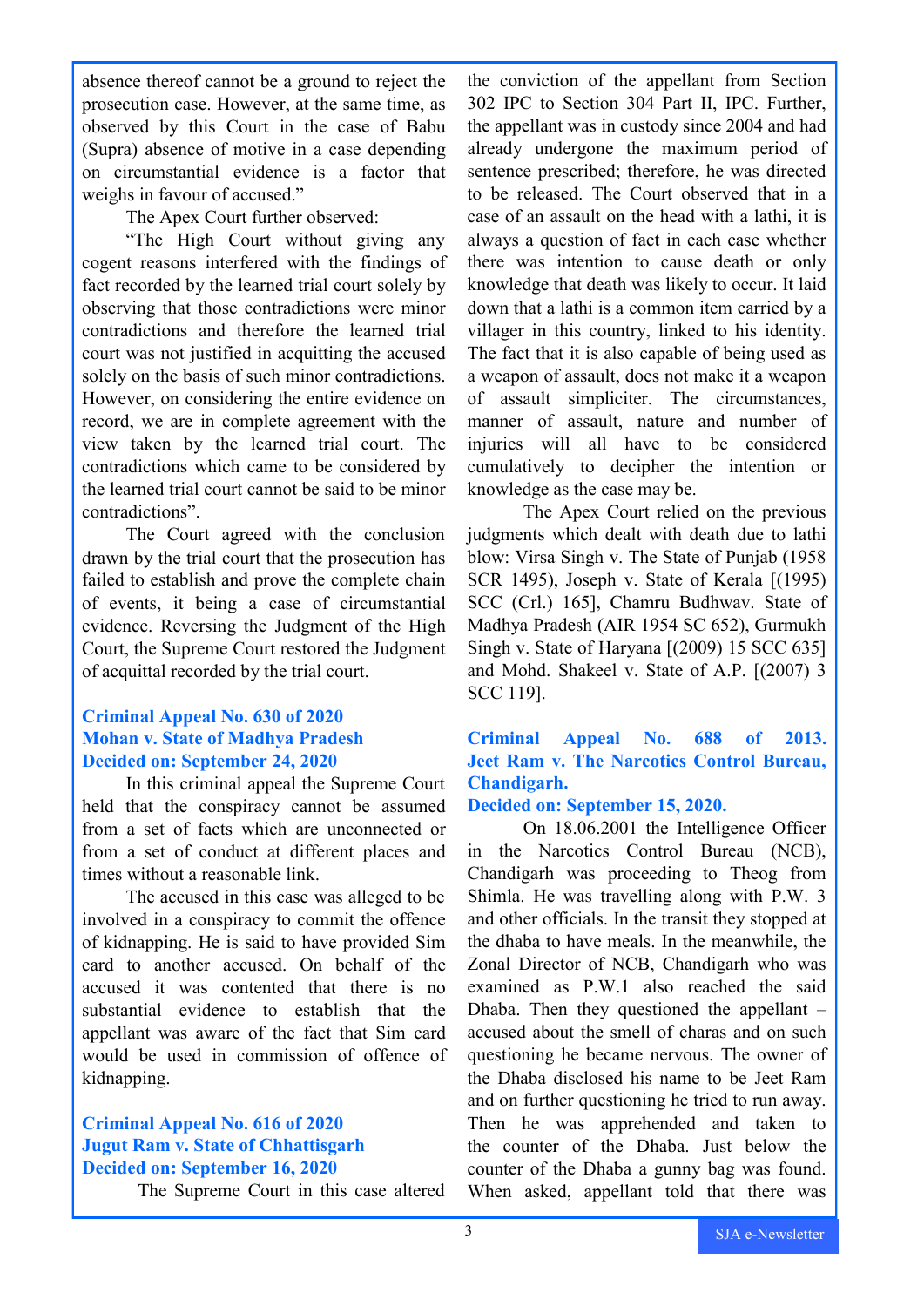nothing in it. Notice under Section 50 of the NDPS Act was given to the accused and appellant has consented to search the same by the NCB officials. Further, in the statement recorded as contemplated under Section 67 of the NDPS Act, the appellant admitted that for various reasons he was indulged in the trade of charas to enhance his income. The appellant – accused was charged, tried and acquitted for the Offence under Section 20 of the NDPS Act.

The Supreme Court reiterated while affirming the conviction of the accused that Section 50 of the NDPS Act is applicable only in the case of personal search. One of the contentions raised by the accused in this case was about the non-compliance of Section 50 of NDPS Act. According to him, the samples were handed over to an officer who himself gave the sample to another officer or carrying the same to the Central Laboratory at Delhi and these seals remained with the Director, as such the chances of tampering could not be ruled out and also on the ground that the case of the prosecution was unnatural and improbable. The High Court, later, set aside acquittal and convicted the accused.

The Supreme Court referred to a three judge bench judgment in State of HP v. Pawan Kumar which considered the issue whether the safeguards provided by Section 50 of the Narcotic Drugs and Psychotropic Substances Act, 1985, regarding search of any "person" would also apply to any bag, briefcase or any such article or container etc. which is being carried by him. The Court noted that the evidence on record established that the counter of the dhaba which was constructed on the land owned by his wife near the temple and the charas was found in the counter of the dhaba in a gunny bag. The facts of the case show that accused not only had direct physical control over charas, he had the knowledge of its presence and character.

#### **Criminal Appeal No. 615 of 2020 Abhilasha v. Parkash & Ors. Decided on: September 15, 2020**

In this petition/appeal, the appellant, daughter of respondent Nos. 1 and 2, challenged the order of the High Court of Punjab and Haryana at Chandigarh dated 16.08.2018 by which order the High Court dismissed the application under Section 482 Cr.P.C. filed by the appellant praying for setting aside the order of the Judicial Magistrate First Class, Rewari dated 16.02.2011 as well as the order dated 17.02.2014 passed by the Additional Sessions Judge, Rewari

The main point of law which came up for consideration before the Hon'ble Supreme Court was whether the appellant, who although had attained majority and is still unmarried is entitled to claim maintenance from her father in proceedings under Section 125CrPC, although she is not suffering from any physical or mental abnormality/injury?

The Hon'ble Supreme Court dealt with this matter in detail and also compared section 125 of CrPC with section 20of the Hindu Adoptions & Maintenance Act read with Section 3(b) of Act, 1956 to make it very express and clear. The Court laid down that the purpose and object of Section 125 CrPC is to provide immediate relief to applicant in a summary proceedings, whereas right under Section 20 read with Section 3(b) of Act, 1956 contains larger right, which needs determination by a Civil Court, hence for the larger claims as enshrined under Section 20, the proceedings need to be initiated under Section 20 of the Act and the legislature never contemplated to burden the Magistrate while exercising jurisdiction under Section 125 CrPC to determine the claims contemplated by Act, 1956.

The Hon'ble Supreme Court further observed that as a proposition of law, an unmarried Hindu daughter can claim maintenance from her father till she is married relying on Section 20(3) of the Act, 1956, provided she pleads and proves that she is unable to maintain herself, for enforcement of which right her application/suit has to be under Section 20 of Act, 1956. However, under section 125 of CrPC the right to claim maintenance stands extinguished on attaining majority provided she is not suffering from any physical or mental abnormality/injury.

Since, in the instant appeal, the appellant had approached the subordinate court under section 125 of CrPC the appeal got dismissed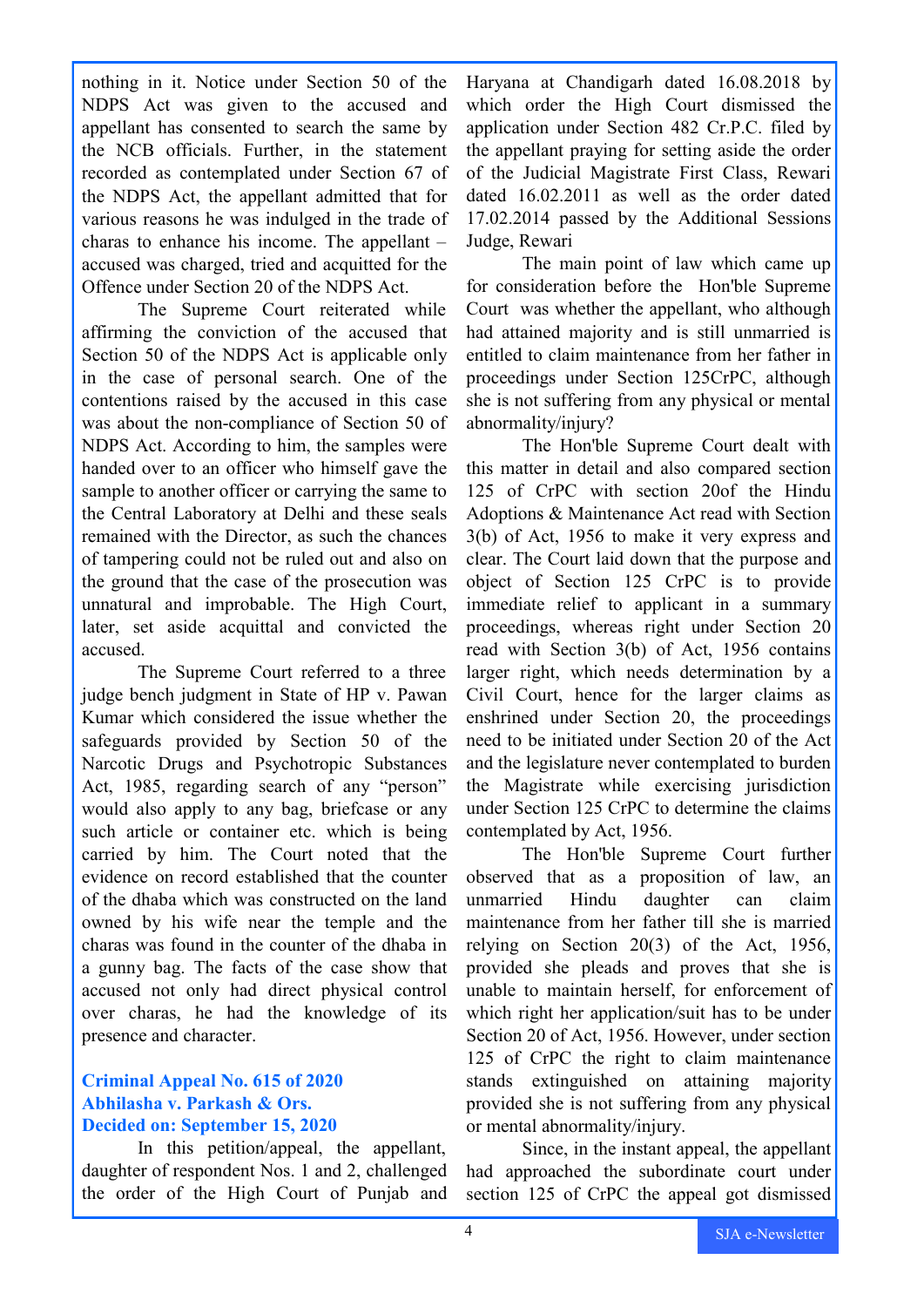but she was given the liberty to take recourse to Section 20(3) of the Act, 1956 for claiming any maintenance.

#### **Cr. Appeal No: 580/2020 Rizwan Khan v. The State of Chhattisgarh Decided on: September 10, 2020.**

The accused/appellant had been convicted by the Special Court under Section 20  $(b)(ii)(B)$  of the NDPS Act, 1985, having been found in possession of 20 kg of Narcotic substance, sentencing him to undergo a rigorous imprisonment of five years and Rs.25,000/- fine, and in default to undergo further one year's rigorous imprisonment. His conviction was upheld in the appeal, by the High Court of Chhattisgarh vide its judgment dated 01.10.2018, which was impugned in the instant Criminal Appeal before the Apex Court.

Challenge to the said judgment was thrown by the accused primarily on the grounds that:

The ASI who had received the information, seized the articles and filed the FIR also later participated in the investigation, thereby vitiating the trial {as per earlier law Mohan Lal vs State of Punjab, (2018)17, SCC 627}

The marks/numbers put on the samples at the time of seizure were different from the ones shown in letter sent to SP, and also the registration number of the motor cycle from where articles were seized, did not match its documents.

All the independent witnesses of prosecution had turned hostile hence only police officers' testimonies were relied upon by the trial court.

The mandate of section 42 and 55 of the NDPS Act was allegedly not followed.

The Hon'ble Supreme Court after having gone through the entire evidence on record, and findings of the court below was of the opinion that the prosecution had been successful in proving its case against the accused beyond reasonable doubt and held that it is a settled law that the testimony of the official witnesses, cannot be rejected on the ground of noncorroboration by the independent witnesses, if they are found to be reliable and trustworthy,

and hence it is not fatal to the prosecution case {State of Himachal Pradesh v. Pradeep Kumar, (2018) 13, SCC, 808}, {Surinder Kumar v. State of Punjab, (2020)2, SCC, 563}.

Further the evidence on record showed sufficient compliance of the mandates of section 42 and 55 by the prosecution, and the discrepancies in the markings of the samples were shown to be mere clerical errors. [para9]

As far as the allegation of the ASI seizing the article, filing the FIR and also participating in the investigation, leading to the vitiating of trial is concerned, same is no longer applicable because the law laid down in Mohan Lal (supra) stands over ruled by the Apex Court in Mukesh Singh v. State (Narcotic Branch) Special Leave Petition (Criminal Diary No. 39528/ 2018, decided on 31.08.2020. Even otherwise in the present case it was found that the ASI filing the FIR, never participated in the investigation later and another ASI was involved in the investigation. Hence the trial was not vitiated in any way. [para 10]

As regards the ownership of the vehicle (motorcycle herein) having not been established was concerned, the court held that accused was found in possession of the contraband articles on spot which alone was sufficient to book him under the NDPS Act and ownership of the vehicle was not required to be established or proved.

Accordingly the appeal was dismissed and the conviction was upheld.

#### **Criminal Appeal No – 577 of 2020 Stalin v. State represented by the Inspector of Police**

#### **Decided on: September 09, 2020**

The appeal was filed by the appellant before the Hon'ble Supreme Court against the judgment of the High Court of Judicature of Madras in which the High Court dismissed the Appeal filed by the appellant against the order of conviction passed by the Session Court, convicting the accused for the offence punishable under section 302 IPC.

The Question before the Hon'ble Supreme Court was that whether the appellant accused has committed an offence punishable under section 302 IPC or any other lesser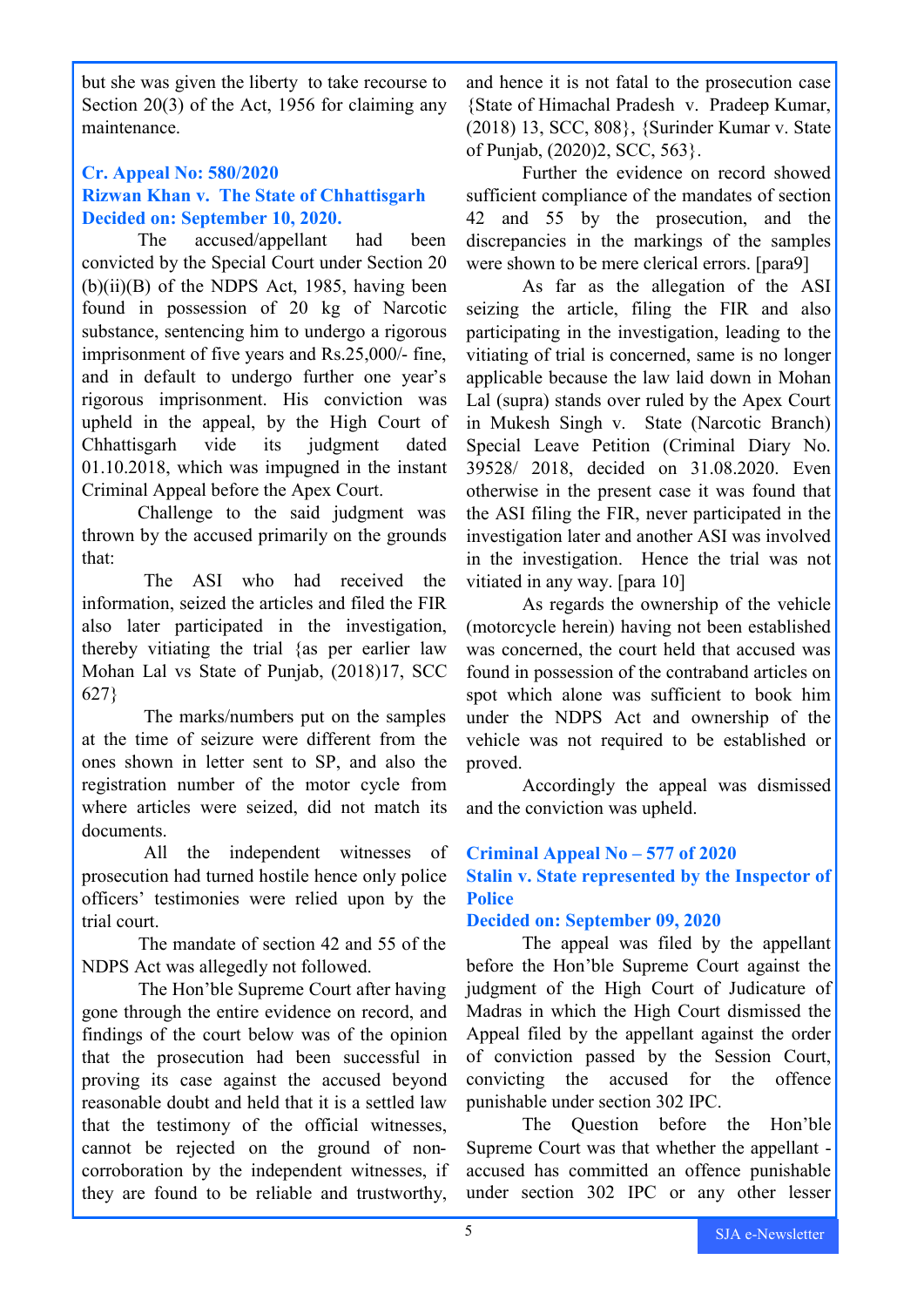offence, more particularly, section 304 part II IPC?

The Hon'ble Supreme Court observed that "There is no hard and Fast rule that in a case of single injury section 302 IPC would not be attracted. It depends upon the facts and circumstances of each case. The nature of injury, a part of the body where it is caused, the weapon used in causing injury are the indicators of the fact whether the accused caused the death of the deceased with an intention of causing death or not. It cannot be laid down as a rule of universal application that whenever the death occurs on an account of single blow, section 302 is ruled out."

The Hon'ble Supreme Court further observed that the motive is always in the mind of the person authoring the incident when there are definite evidence proving an incident and eyewitness account prove the role of accused, absence in proving the motive by the prosecution does not affect the prosecution case {Jafel Biswas v. State of West Bengal (2019) 12SEC 560}.

The Hon'ble Supreme court held that "considering the totality of the facts and circumstances of the case and more particularly that the accused inflicted the blow with a weapon like knife and he inflicted the injury on the deceased on the vital part of the body, it is to be presumed that causing such bodily injury was likely to cause the death. Therefore, the case would fall under section 304 Part I of the IPC and not under section 302 Part II of the IPC."

The Hon'ble Supreme court allowed the appeal in part and modified the offence punishable under section 302 IPC to section 304 Part I of IPC. The accused was held guilty of the offence punishable under section 304 Part I of the IPC and sentenced to undergo 8 years R.I with a fine of Rs. 10,000 and in default, further undergo 1-year R.I.

#### **Criminal Appeal No. 575 of 2020**

#### **Ashoo Surendranath Tewari v. The Deputy Superintendent of Police, EOW, CBI & Anr. Decided on: September 08, 2020**

On the basis of FIR registered on 09.12.2009 with regard to MSME Receivable Finance Scheme operated by the Small

Industries Development Bank of India (SIDBI), a charge sheet was filed on 26.07.2011 before the Court of Special Judge, CBI Cases, on account of diversion of funds against the accused persons. It was alleged in the charge sheet that appellant received an email on 25.05.2009 having RTGS details of account with Federal Bank, Thripporur and same was forwarded to accused No. 5 (Muthu Kumar) involved in the crime. On Muthu Kumar's approval, the appellant signed cheques which were forwarded to other accounts. The Special Judge, CBI (ACB Pune) vide order dated 27.06.2012 held that in view of no sanction obtained under Prevention of Corruption Act, the appellant/accused cannot be proceeded under that Act and discharged the appellant to that extent. No sanction is required under Section 197 of CrPC as prima–facie case is made out against the appellant and refused to discharge the appellant for offences under I.P.C. The High Court vide impugned judgment dated 11.07. 2014 upheld the finding of the Special Judge. The High Court also considered an order dated 22.12.2011 passed by the Central Vigilance Commissioner whereby it was held that no offence under the Penal Code was made out and so merit no sanction under Penal Code.

The Apex Court while relying upon P.S. Rajya vs State of Bihar, (1996) 9 SCC 1, and Radheshyam Kejriwal v. State of West Bengal and Another, (2011) 3 SCC 581, held that in case of exoneration of accused in adjudication proceedings on merits and allegation is found to be not sustainable at all, the criminal prosecution on the same set of facts cannot be allowed to continue against the person held innocent. The Apex Court further held that in view of bleak chances of conviction as observed by the CVC in its order dated 22.12.2011 which is based on same facts as in the criminal trial, the judgment of the High Court and the Special Court are set aside and appellant accused of offences under Penal Code is discharged.

#### **Criminal Appeal No. 562 0f 2020**

### **Raghav Gupta v. State (NCT of Delhi & Another)**

#### **Decided on: September 04, 2020**

Supreme Court while dealing with the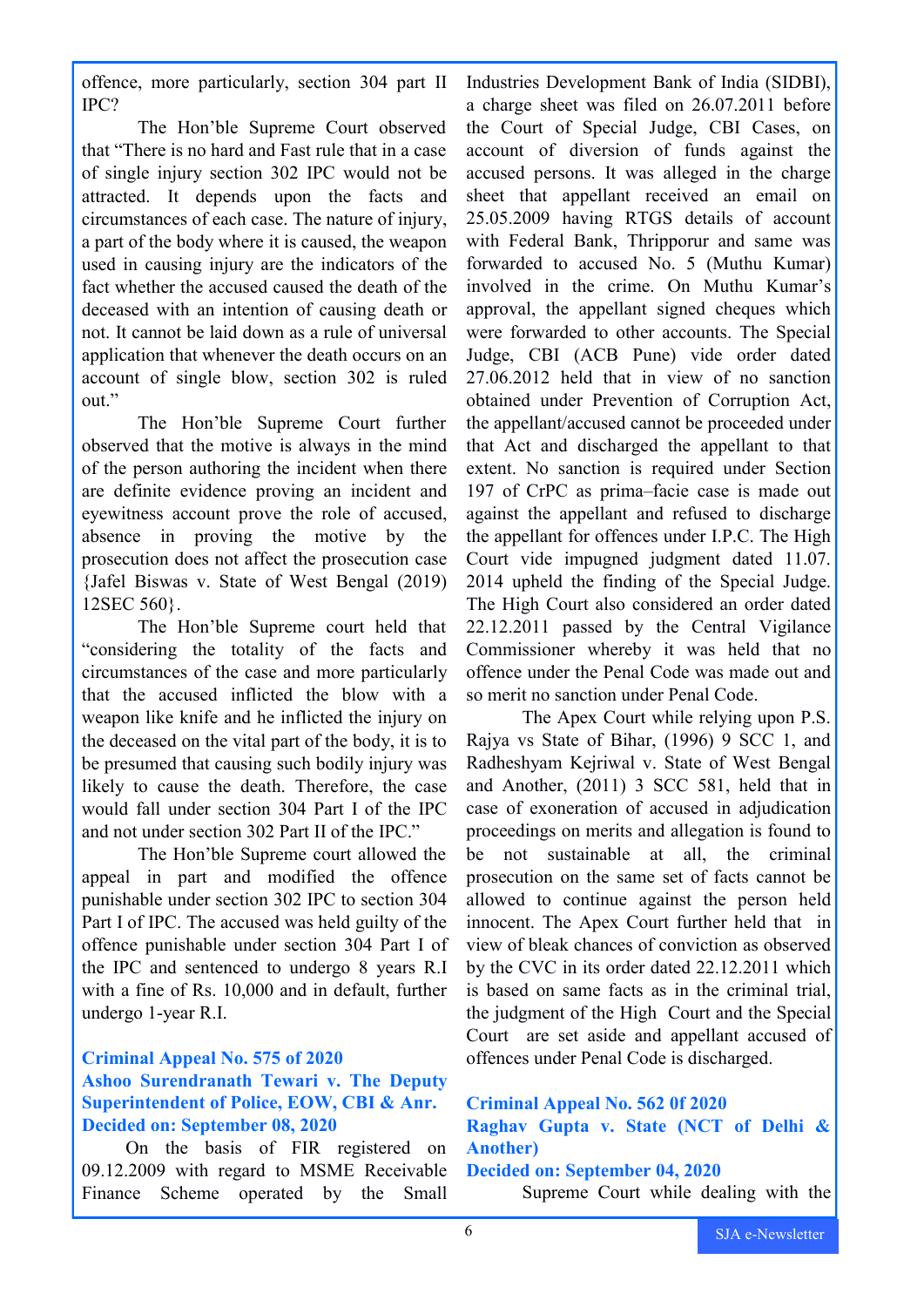question of "prosecution" against appellant under Rule 32(e) of the Prevention of Food Adulteration Rules, 1955, framed under the Prevention of Food Adulteration Act, 1954, in the present case, noted that if the relevant information under Rule 32(e) with respect to the lot/code/batch identification to facilitate it being traced to the manufacturer is available in the barcode and can be decoded by a barcode scanner, then there is no point allowing the prosecution to continue against the appellant as same would be an abuse of the process of law, causing sheer waste of time and unnecessary harassment to the appellant.

Brief factual background of the case is that the Food Inspector had purchased sealed samples of Snapple juice drink for analysis. The report of the Public Analyst had stated that the sample confirmed to the standards but was misbranded being in violation of Rule 32(e), lacking in necessary declaration of lot/batch numbers. The appellant was stated to be one of the Directors of the Beverage Company which imported the drink from the foreign manufacturer.

A complaint case was registered against the appellant. Appellant had preferred an application for discharge under the relevant provisions of CrPC on the ground that the product had necessary barcode on it and contained all the relevant information requisite under Rule 32(e) such as batch no./code no./lot no. The application having been rejected was again presented by the appellant before the concerned High Court on the same ground and it also failed to consider the same. Appellant eventually questioned his prosecution under Rule 32 (e) of the Prevention of Food Adulteration Rules, 1955 before the Supreme Court.

Supreme Court while allowing the appeal quashed the prosecution of the appellant on the single undisputed ground of barcode (and relevant information traceable thereon) being available on the sample.

**Criminal Appeal Nos. 546-550 of 2017 M/S Bandekar Brothers Pvt. Ltd. & Anr. v. Prasad Vassudev Keni Decided on: September 02, 2020**

The proceedings in this case arise out of two criminal complaints under Section 340 read with Section 195 of the Code of Criminal Procedure alleging offences under Sections 191 and 192 IPC. The main issue dealt is that whether the bar provided under Section 195 CrPC is mandatory? And whether S.460 CrPC apply to cases in which S.195, CrPC is involved?

It was alleged in the matter that the accused had given false evidence, and had forged debit notes and made false entries in books of accounts. The complainant filed an application praying that the complaints be converted to private complaints. The magistrate converted the complaints into private complaints and thereby issued process under Sections 191, 192 and 193 of the IPC. The revision was filed by the accused, whereby the Additional Sessions Judge held that the bar under Section 195(1)(b) (i) of the CrPC was attracted, and that the provisions under Section 340 of the CrPC, which were mandatory, had to be followed.

The Hon'ble Apex Court observed that the provisions under section 195 of the CrPC has been construed to be mandatory, being an absolute bar to the taking of cognizance under Section 190 of the CrPC, unless the conditions of the section are met. However, under Section 340 of the CrPC, the procedure in cases mentioned in Section 195 of the CrPC is set out.

The Hon'ble Court observed that it is important to understand the difference between the offences mentioned in Section  $195(1)(b)(i)$ and Section  $195(1)(b)(ii)$  of the CrPC. Where the facts mentioned in a complaint attracts the provisions of Section 191 to 193 of the IPC, Section 195(1)(b)(i) of the CrPC applies. What is important is that once these sections of the IPC are attracted, the offence should be alleged to have been committed in, or in relation to, any proceeding in any Court. Thus, what is clear is that the offence punishable under these sections does not have to be committed only in any proceeding in any Court but can also be an offence alleged to have been committed in relation to any proceeding in any Court. The Chapter heading of Chapter XXVI of the CrPC, which contains Sections 340 and 341 was then referred to – the heading reading "Provisions as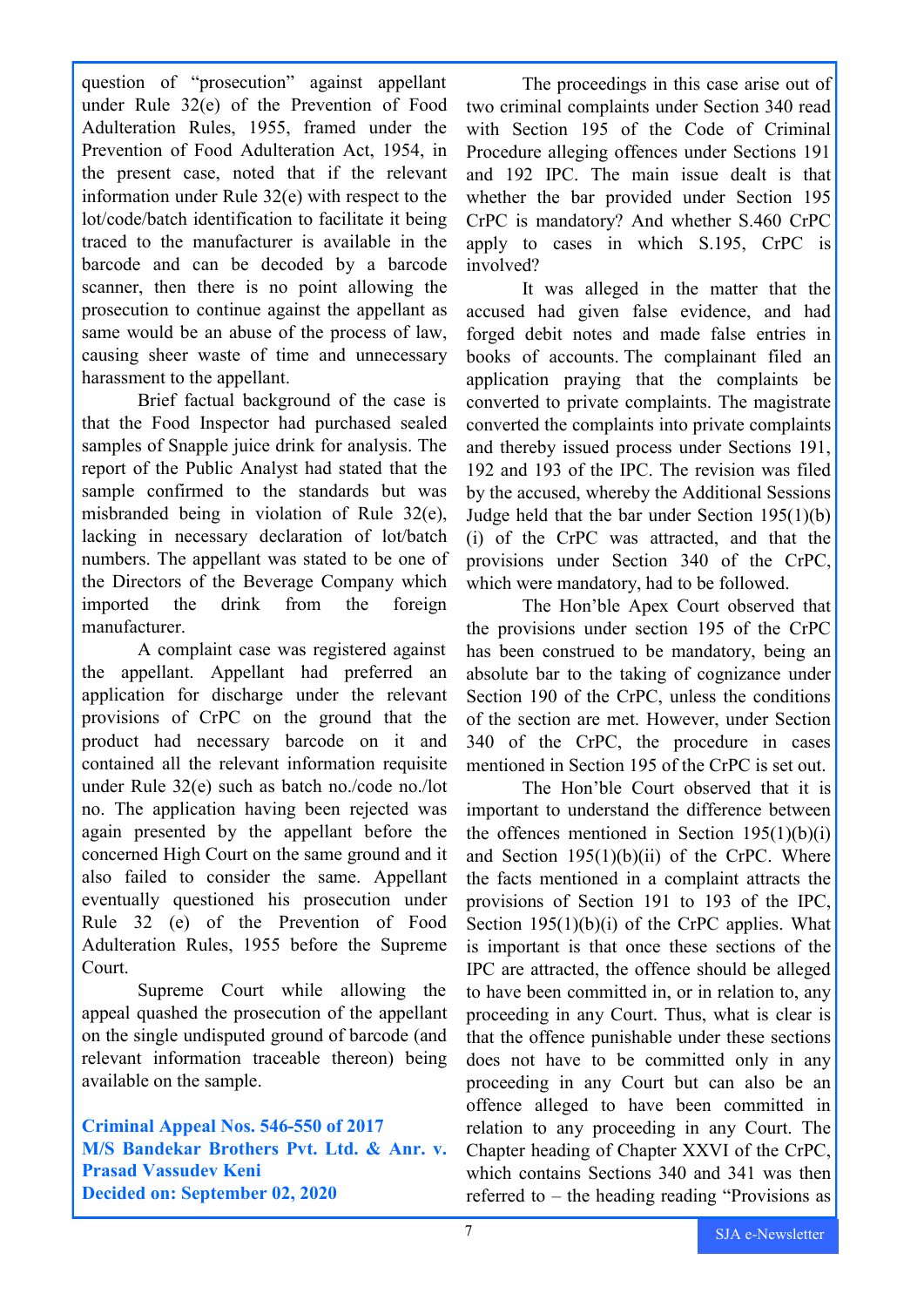to Offences Affecting the Administration of Justice", which according to the Court also indicated that the offences mentioned in Section  $195(1)(b)(ii)$  are offences which directly affect the administration of justice.

The Hon'ble Court then said that Section 195 of the CrPC is an exception to the general provision contained in Section 190 thereof, and creates an embargo upon the power of the Court to take cognizance of certain types of offences enumerated under Section 195, which must be necessarily follow the drill contained in Section 340 of the CrPC. An important reason is then given by the Court, which is that the victim of a forged document which is forged outside the court premises and before being introduced in a Court proceeding, would render the victim of such forgery remediless, in that it would otherwise be left only to the court mentioned in Section 340 of the CrPC who decides as to whether a complaint ought or ought not to be lodged in respect of such complaint.

The Hon'ble Court in the case observed that it is equally important to remember is that if in the course of the same transaction two separate offences are made out, for one of which Section 195 of the CrPC is not attracted, and it is not possible to split them up, the drill of Section 195(1)(b) of the CrPC must be followed.

#### **Criminal Appeal no. 1285 of 2010 Ilangovan v. State of Tamil Nadu Decided on: September 02, 2020**

The present appeal is directed against the judgment of Madras High Court whereby the High Court modified the conviction under Section 302, IPC, and sentence imposed there under, to one under Section 304 Part II, IPC, on the ground that the case of the appellant fell under Exception 4 to Section 300, IPC, that is, there was a free fight between the two parties.

Regarding the testimonies of related witnesses, Hon'ble Supreme Court held that it is settled law that the testimony of a related or an interested witness can be taken into consideration, with the additional burden on the Court in such cases to carefully scrutinize such evidence [See Sudhakar v. State, (2018) 5 SCC 435]

The Court further held that there is no

such principle of law, that requires automatic acquittal of an accused because of the acquittal of the co-accused. The same is a settled position of law, which has been reiterated by this Court in numerous judgments, including the case of Yanob Sheikh v. State of West Bengal (2013) 6 SCC 428 wherein it was held:

"Where the prosecution is able to establish the guilt of the accused by cogent, reliable, trustworthy evidence mere acquittal of one accused will not lead to the acquittal of another accused."

Relying on Nisar Ali v. The State of Uttar Pradesh, AIR 1957 SC366, the Court held that "the doctrine 'falsus in uno falsus in omnibus' merely involves the question of weight of evidence which a court may apply in a given set of circumstances but it is not what maybe called "a mandatory rule of evidence". This principle has been consistently followed by this Court, most recently in Rohtas v. State of Haryana, (2019) 10 SCC 554 and needs no reiteration.

After considering all these points the Supreme Court found no merit in the appeal and dismissed the same.

#### **J&K High Court Judgments**

# **Crl. R No. 55/2019**

#### **Rajesh Madan Lal Anand v. Rakesh Madan Lal Anand**

#### **Decided on: September 21, 2020**

The petitioner herein had filed complaint before the trial court alleging offences under various sections of the Ranbir Penal Code, which revolved around a cheque issued by the mother (now deceased) of the parties to petition, in favour of the petitioner herein and which could not be realized by the petitioner for certain reasons for which the respondent is allegedly held responsible by the petitioner-complainant. The trial court dismissed the complaint with the observation that cause of action has not arisen to the petitioner-complainant in Jammu and that the courts at Mumbai have the Jurisdiction to try the same as the alleged cheque and other documents were executed in Mumbai.

Complainant filed revision petition in Court of Session, which was dismissed on same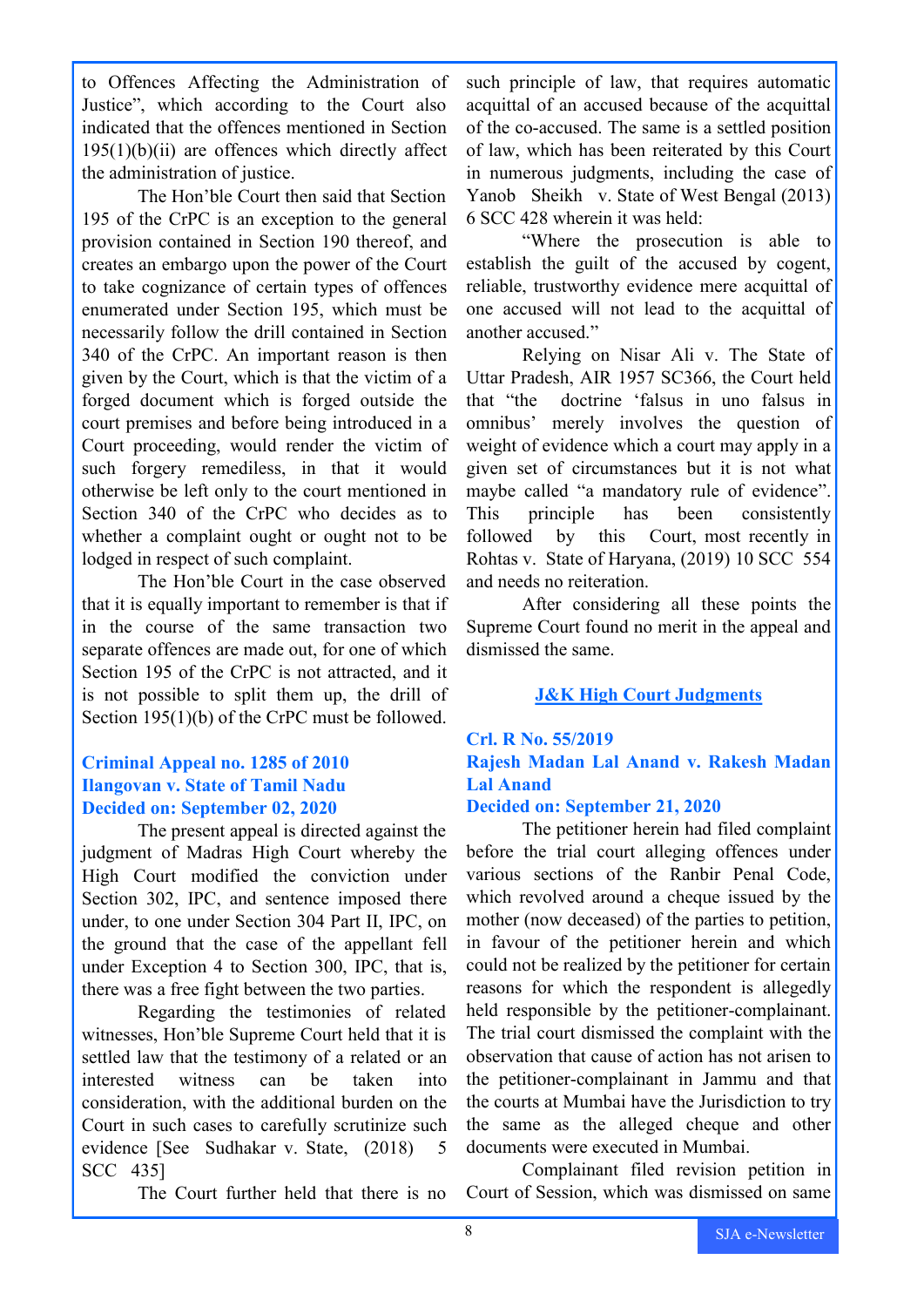grounds i.e. lack of jurisdiction. Hence, the present petition in the High Court. The contention of respondents alleging that the petition has wrongly been styled as 'Criminal Revision Petition' was overruled and the Court held that it may be treated as having been filed under section 561-A CrPC. The main contention of the petitioner is that the trial court and the revisional Court have not taken care of the contents of the complaint and did not take notice of the facts. Citing the provisions of Chapter XV of the erstwhile J&K Criminal Procedure Code, the Hon'ble Court held that in exercise of inherent jurisdiction vested in it under section 561-A CrPC can pass such order as to secure the ends of justice. However, the objection of respondent pleading that Court will not ordinarily fathom the disputed questions of fact while exercising inherent jurisdiction was accepted and the Court refrained from giving any finding on the factual aspects of the case including the one whether the Courts at Jammu have jurisdiction to entertain the complaint of the petitioner herein as it is only dealing with the limited question of illegality, if any, committed by the trial court and the revisional court while dismissing the complaint and the revision petition respectively. The Court set aside the impugned order of trial Court and the revisional Court with the direction that the trial court shall will hear it afresh while deciding the jurisdictional issue.

#### **CRM(M) No.322/2019**

#### **Ghulam Nabi Bhat v. Union Territory of J&K & Ors.**

#### **Decided on: September 18, 2020**

In the instant case Hon'ble Court while dismissing two petitions, one challenging the order dated 21.12.2019 passed by learned Sessions Judge, Anantnag, and the other challenging the order dated 27.06.2018 passed by the same court. Held that, from a perusal of the Section 540 of the J&K Code of Criminal Procedure., it is clear that at any stage of enquiry trial or other proceedings, the Court has discretion to summon any person as a witness or to re-call and reexamine any person already examined. In fact, the second part of the

provision casts a duty upon the Court to summon and examine or re-call and re-examine any such person if it appears to the Court that his evidence is essential to the just decision of the case. So even if a case is at final hearing stage and the Court feels that the evidence of a person is essential to the just decision of the case, it is the duty of the Court to examine or recall and re-examine such person. It is the statutory function of the Court to dispense justice and to achieve this objective, the Court is well within its jurisdiction to examine or recall and re-examine a person.

The Court further held that, a Court has to make every endeavour to examine all the important witnesses including the Investigating Officer. The court cannot remain as a mute spectator and wait for the prosecution to produce its witnesses. The court has to play an active role in ensuring that truth is unraveled and if it requires the summoning and examination of an important witness at any stage of the proceedings, it has no option but to summon and examine such a witness.

#### **CRM(M) No. 483/2019**

#### **Waryam Singh v. M/S Jammu Ess Lee Finance**

#### **Decided on: September 07, 2020**

Through this petition the petitioner challenged the cognizance order of the court passed under section 138 of NI Act on the grounds that the procedure adopted by the Court is not as per law. The Hon'ble Court observed that the trial court seemingly erred initially while summoning the petitioner/accused however, subsequently corrected the proceedings upon recording preliminary statement of the respondent/complainant and upon passing fresh cognizance and summoning order notwithstanding the earlier summoning of the petitioner herein. The Court held that "the aforesaid errors committed by the trial court by no sense of imagination could be said to be fatal to the entire proceedings, in that, even if same are treated as nullity or are set aside the further proceedings subsequently conducted by the trial court would not get affected. Therefore, complaining of suffering a prejudice or injustice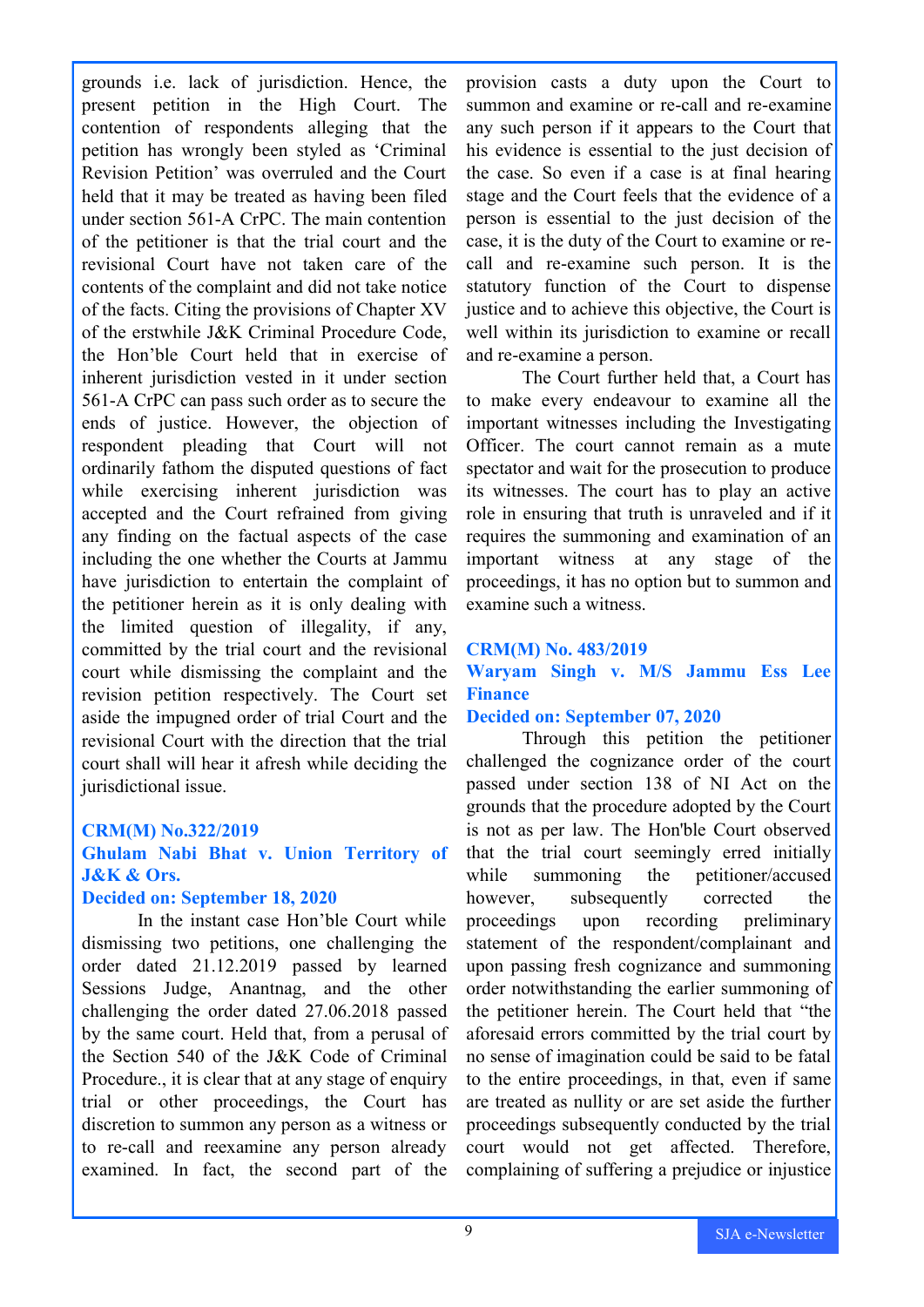on this account by the petitioner is insignificant and legally of no consequence."

With regard to legality of procedure, the Hon'ble Court relied on the judgement of Apex Court reported in "2008 (2) SCC 492 titled as S. K. Sinha Chief Enforcement Officer v. Videocon International Limited and held that that the trial court has passed the order validly and legally, upon hearing the learned counsel for the complainant and after taking into account the contents of the complaint material attached therewith as also pre-summoning statement of the complainant. The trial court validly appears to have proceeded in the matter in tune with chapters XIV (sections 190-199 CrPC), chapter XV (section 200-203) and Chapter XVI of the CrPC. The petitions in hand are found to be without any merit and are accordingly dismissed.

#### **CRM(M) No.113/2020 Sami-ullah Naqashbandi v. Sadaf Niyaz Shah Decided on: August 31, 2020**

The foremost question, thus, arises as to whether the Magistrate was right in issuing direction for investigating the matter in terms of Section 156(3) of CrPC, after the process was deferred till completion of enquiry in terms of Section 202 of CrPC. Perusal of the order reveals that the Magistrate had on the consideration of the complaint on motion hearing, deferred the issuance of process and directed enquiry to get satisfied about the correctness of the allegations. On receipt of the report, the Magistrate instead of proceeding further in tune with the mandate of law, has in terms of Section 156(3) of CrPC, directed investigation, which is the question as to whether the Magistrate has abused the powers of the Court or not.

The arguments of appearing counsel for the petitioner that the Magistrate has first deferred issuance of process and then reverted back to direction under Section 156(3) of Cr. PC, is illegal. The Magistrate on the motion hearing of the complaint has issued directions to SSP, Srinagar, to investigate the matter in terms of Section 202 Cr. PC. The Court dealt with the question as to whether the Magistrate ought to

have proceeded under Section 156(3), after receipt of enquiry report from Senior Superintendent of Police, Srinagar, sought on taking cognizance of complaint and after deferment of process or was required to proceed under Section 202(1) and what are the parameters for exercise of power under the two provisions, as under -

"The two provisions are in two different chapters of the Code, though common expression 'investigation' is used in both the provisions. Normal rule is to understand the same expression in two provisions of an enactment in same sense unless the context otherwise requires. Heading of Chapter XII is "Information to the Police and their Powers to Investigate" and that of Chapter XV is "Complaints to Magistrate". Heading of Chapter XIV is "Conditions Requisite for Initiation of Proceedings". The two provisions i.e. Sections 156 and 202 in Chapters XII and XV respectively Cognizance is taken by Magistrate under Section 190 (in Chapter XIV) either on "receiving a complaint", on "a police report" or "information received" from any person other than a police officer or upon his own knowledge. Chapter XV deals exclusively with complaints to Magistrates. Reference to Section 202, in the said Chapter, shows that it provides for "postponement of issue of process" which is mandatory if accused resides beyond the Magistrate's jurisdiction (with which situation this case does not concern) and discretionary in other cases in which event an enquiry can be conducted by the Magistrate or investigation can be directed to be made by a police officer or such other person as may be thought fit "for the purpose of deciding whether or not there is sufficient ground for proceeding. Chapter XII, dealing with the information to the police and their powers to investigate, provides for entering information relating to a 'cognizable offence' in a book to be kept by the officer in charge of a police station (Section 154) and such entry is called 'FIR'. If from the information, the officer incharge of the police station has reason to suspect commission of an offence which he is empowered to investigate subject to compliance of other requirements, he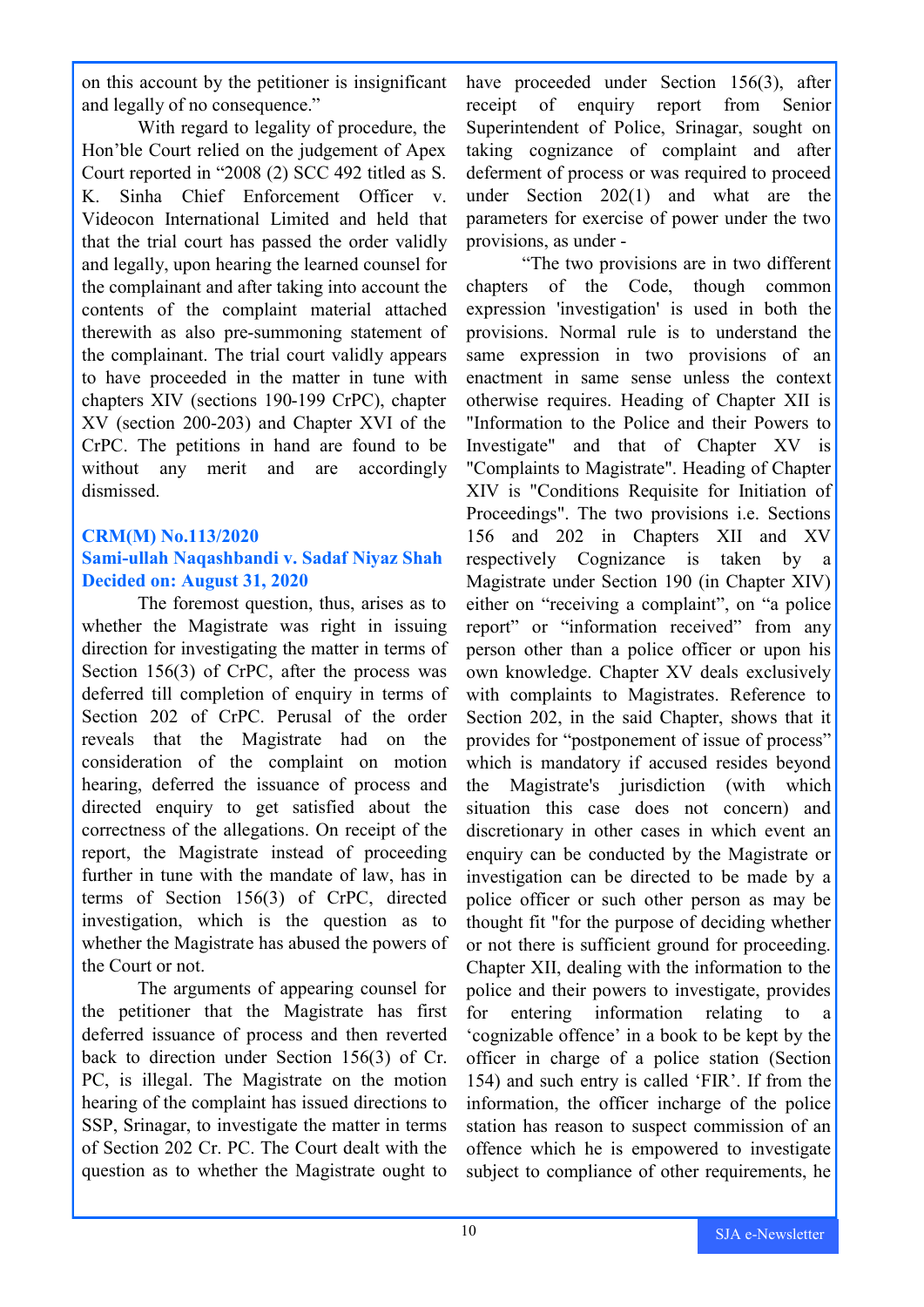shall proceed, to the spot, to investigate the facts and circumstances and, if necessary, to take measure, for the discovery and arrest of the offender (Section 157(1). In Lalita Kumari v. Govt. of U.P., reported in (2014) 2 SCC 1 (AIR 2014 SC 187), the Hon'ble Supreme Court dealt with the following questions : (i) Whether the immediate non-registration of FIR leads to scope for manipulation by the police which affects the right of the victim/complainant to have a complaint immediately investigated upon allegations being made; and (ii) Whether in cases where the complaint/information does not clearly disclose the commission of a cognizable offence but the FIR is compulsorily registered then does it infringe the rights of an accused." Consequently, the condition that is sine qua non for recording an FIR under Section 154 of the Code is that there must be information and that information must disclose a cognizable offence. If any information disclosing a cognizable offence is led before an officer in charge of the police station satisfying the requirement of Section 154(1), the said police officer has no other option except to enter the substance thereof in the prescribed form, that is to say, to register a case on the basis of such information. The provision of Section 154 of the Code is mandatory and the officer concerned is dutybound to register the case on the basis of information disclosing a cognizable offence. Thus, the plain words of Section 154(1) of the Code have to be given their literal meaning.

#### **CRMC No. 181/2013**

#### **Vipan Aggarwal and others. v. State of J&K Decided on: August 31, 2020**

In this petition the petitioner challenged the trial court order on the ground that the court has not applied its mind with regard to the contents of the complaint and in a mechanical manner issued the process against the petitioners. The Hon'ble High Court placed reliance on the decision of the Apex Court in case titled M/s Pepsi Food Limited and another v Special Judicial Magistrate and others, AIR 1998 SC 128, and held that while issuing process the Magistrate must be alive to the facts of the complaint and the order summoning the accused must reflect that the court has applied its mind and has come to the conclusion that prima facie case for issuance of process against the accused is made out. The Court, thus, held the order impugned to be contrary to the law laid down by the Apex Court.

#### $\alpha$ so

"The principle of fair trial now informs and energises many areas of the law. It is a constant, ongoing, evolutionary process continually adapting itself to changing circumstances, and endeavouring to meet the exigencies of the situation — peculiar at times — and related to the nature of crime, persons involved, directly or operating from behind, and so many other powerful factors which may come in the way of administration of criminal justice, wherefore the endeavour of the higher courts, while interpreting the law, is to strike the right balance."

> **Navin Sinha, J.** *in Varinder Kumar v. State of H.P.***, (2020) 3 SCC 321, para 14**

#### **CIVIL**

#### **Supreme Court Judgments**

#### **Civil Appeal No. 8564 of 2015**

#### **State of Madhya Pradesh & Ors. v. Amit Shrivas**

#### **Decided on: September 29, 2020**

Hon'ble Supreme Court in this case reiterated the legal position that there is no inherent right to a compassionate appointment and that the compassionate appointments has to be in terms of the applicable policy as existing on the date of demise, unless a subsequent policy is made applicable retrospectively.

In this case the Madhya Pradesh High Court had a loud the claim to compassionate appointment of son of a deceased employee working as a driver in the Tribal Welfare Department. The court observed that -

"It is tried to say that there cannot be inherent right to compassionate appointment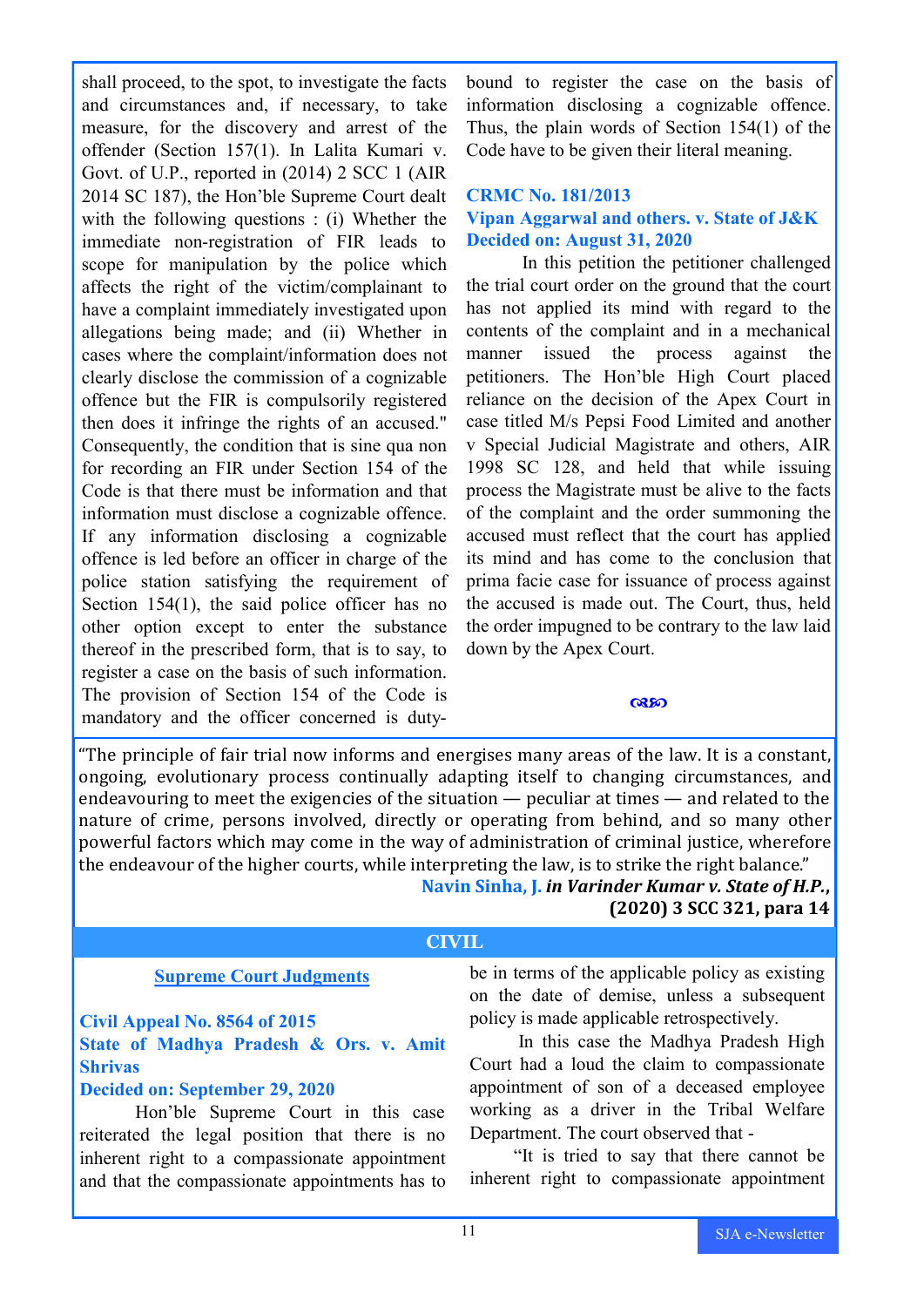but rather, it is a right based on certain criteria, delegated legislation within the ambit of the especially to provide to succor to a needy phrase "Central Act" as defined in Section 3(7) family. This has to be in terms of the applicable of the General Clauses Act. policy as existing on the date of demise, unless a subsequent policy is made retrospectively"

set aside the order of the High Court.

#### **Civil Appeal No: 3249 of 2020 Union of India v. M/S G S Chatha Rice Mills Decided on: September 23, 2020**

Court while upholding the judgment of Punjab assessment of duty. The duty was correctly and Haryana High Court in a set of writ petitions assessed at the time of self-assessment in terms by various importers, dealt with the issue of of the duty which was in force on that date and determining the time of enforceability of the at the time. The subsequent publication of the gazette notifications published electronic mode. The Supreme Court while valid basis for re-assessment." considering the notification issued by Central Government under Section 8A(1) of the **Civil Appeal Nos. 7220-7221 of 2011** Customs Tariff Act, 1975, referred to various **Beli Ram v. Rajinder Kumar & Anr.** judgements, provisions of the General Clauses **Decided on: September 23, 2020** Act and the Information Technology Act and observed that-

publishing gazette notifications from analog to driving licence, if the licence had expired, the digital, the precise time when the gazette is insured was absolved of its liability? published in the electronic mode assumes significance. Notification 5/2019, which is akin observed that where the appellant (owner of the to the exercise of delegated legislative power, vehicle) has permitted to let the driver drive the under the emergency power to notify and revise truck with a valid license that too for tariff duty under Section 8A of the Customs commercial vehicle with an expired licence for Tariff Act, 1975, cannot operate retrospectively, almost three years, he cannot brush aside his unless authorized by statute. In the era of the liability by saying that when the driver was electronic publication of gazette notifications engaged he had a valid driving licence. The and electronic filing of bills of entry, the revised employer has a responsibility of having due rate of import duty under the Notification 5/2019 knowledge of the date of expiry as well, hence it applies to bills of entry presented for home is clearly a case of lack of reasonable care to see consumption after the notification was uploaded that employee gets his licence renewed. in the e-Gazette at 20:46:58 hours on 16 However, there would be some other February 2019."

Central Government that a Central Act or concerned it is just under the Workmen Regulation, unless expressed otherwise, comes Compensation Act and those provisions are for into force on the expiration of the day preceding the benefit of the workmen like the first its commencement, held that that a piece of respondent, even though he may be at fault. delegated legislation issued in exercise of a Compensation is to be paid by the employer to legislatively conferred power does not bring the the workman, of which he cannot be absolved.

The apex court upholding the judgment applicable of the High Court, observed:

Accepting the appeal, the Supreme Court was crystallized at the time and on the date of In the instant civil appeal, the Supreme case where there was an incorrect self-"The rate of duty which was applicable the presentation of the bills of entry in terms of the provisions of Section 15 read with Regulation 4(2) of the Regulations of 2018. The power of reassessment under Section 17(4) could not have been exercised since this is not a through notification bearing 5/2019 did not furnish a

"With the change in the manner of Supreme Court was, whether in case of a valid The only question of law for consideration in the present appeals before the

The Court rejecting the contention of the Act but so far as the present appeal in hand is The Court while dismissing the appeals proceedings initiated as under Motor Vehicles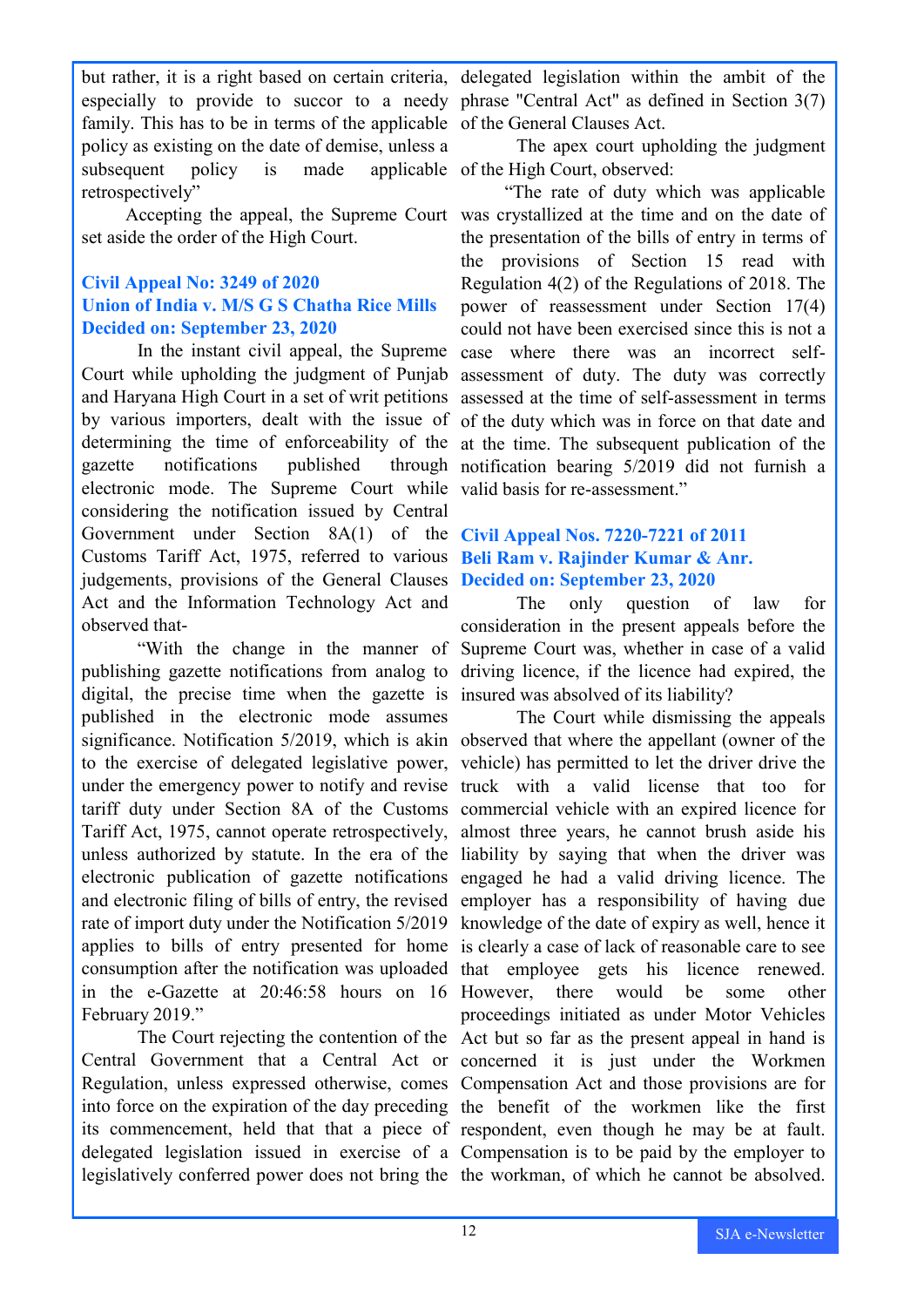The only exception is in the proviso to section 3 of the Compensation Act, which is not factually present in the case in hand.

#### **Civil Appeal No. 3574 of 2009 Santoshamma & Anr. v. D. Sarala & Anr. Decided on: September 18, 2020**

These appeals were filed against a common judgment and order passed by the High Court of Judicature of Andhra Pradesh at Hyderabad. The case relates to the contract of sale of Immovable property vis-à-vis its specific performance. In this case, the vendor, after execution of the sale agreement with the Vendee, executed a registered deed of conveyance transferring 100 sq. yards of the suit land in favour of another person Pratap Reddy. This made Vendee file a suit for specific performance of the agreement of sale, but did not array Pratap Reddy as a party. The trial court held that the Vendee, was not entitled to seek specific performance of the agreement in respect of 100 sq. yards covered by the sale deed, but entitled to relief of specific performance in respect of the remaining 200 sq. yards of the suit land. The High Court dismissed the appeals. It was observed that under the Limitation Act, 1963, the period of limitation for filing a suit for specific performance is three years from the date fixed for performance of the contract, or if no date is fixed, then three years from the date on which the Vendee is put to notice of refusal to perform the agreement. It was held that a transferee to whom the subject matter of a sale agreement or part thereof is transferred, is a necessary party to a suit for specific performance. In the present case, the Vendee omitted to implead Pratap Reddy. It was held that by the time she filed an application to implead Pratap Reddy, in 1989, the suit for specific performance of the agreement dated 21.3.1984 had become barred by limitation as against Pratap Reddy.

The Supreme Court observed that Section 12 of the Specific Relief Act is to be construed and interpreted in a purposive and meaningful manner to empower the Court to direct specific performance by the defaulting party, of so much of the contract, as can be performed. It was held that to hold otherwise

would permit a party to a contract for sale of land, to deliberately frustrate the entire contract by transferring a part of the suit property and creating third party interests over the same. Even though the power of the Court to direct specific performance of an agreement may have been discretionary, such power could not be arbitrary. The discretion had necessarily to be exercised in accordance with sound and reasonable judicial principles. While discussing section 10 of the Specific Relief Act, 1963 the Court observed that the Relief of specific performance of a contract is no longer discretionary, after the amendment of section 10 in the year 2018.

It was further held by the Supreme Court that the clubbing of suits for hearing them together and disposal thereof by a common judgment and order is for practical reasons. It was held that such clubbing together of the suits do not convert the suits into one action as argued. The suits retain their separate identity. The suits retain their separate identity as held in 'Mahalaxmi Coop'. Reliance placed on 'Housing Society Ltd. and Ors. v. Ashabhai Atmaram Patel', (2013) 4 SCC 404, wherein the Supreme Court had observed that the clubbing together is done for convenience, inter alia, to save time, costs, repetition of procedures and to avoid conflicting judgments.

The Supreme Court also observed that the plea of bar under Order II Rule 2 of the CPC is a technical plea which must be pleaded and satisfactorily established. Relying on R.A. Oswal v. Deepak Jewelers and Ors. (1999) 6 SCC 40 and Dalip Singh v. Mehar Singh Rathee and Ors. (2004) 7 SCC 650, the Court held that if the plea of bar under Order II Rule 2 is not taken, the Court should not suo moto decide the plea.

The Court therefore confirmed the specific performance of the contract in part as directed by the Judgments passed by the High Court and the Trial court.

**Civil Appeal No. 3194 of 2020 M/S MSD Real Estate LLP v. The Collector of Stamps & Anr. Decided on: September 17, 2020.**

The property in question in this appeal is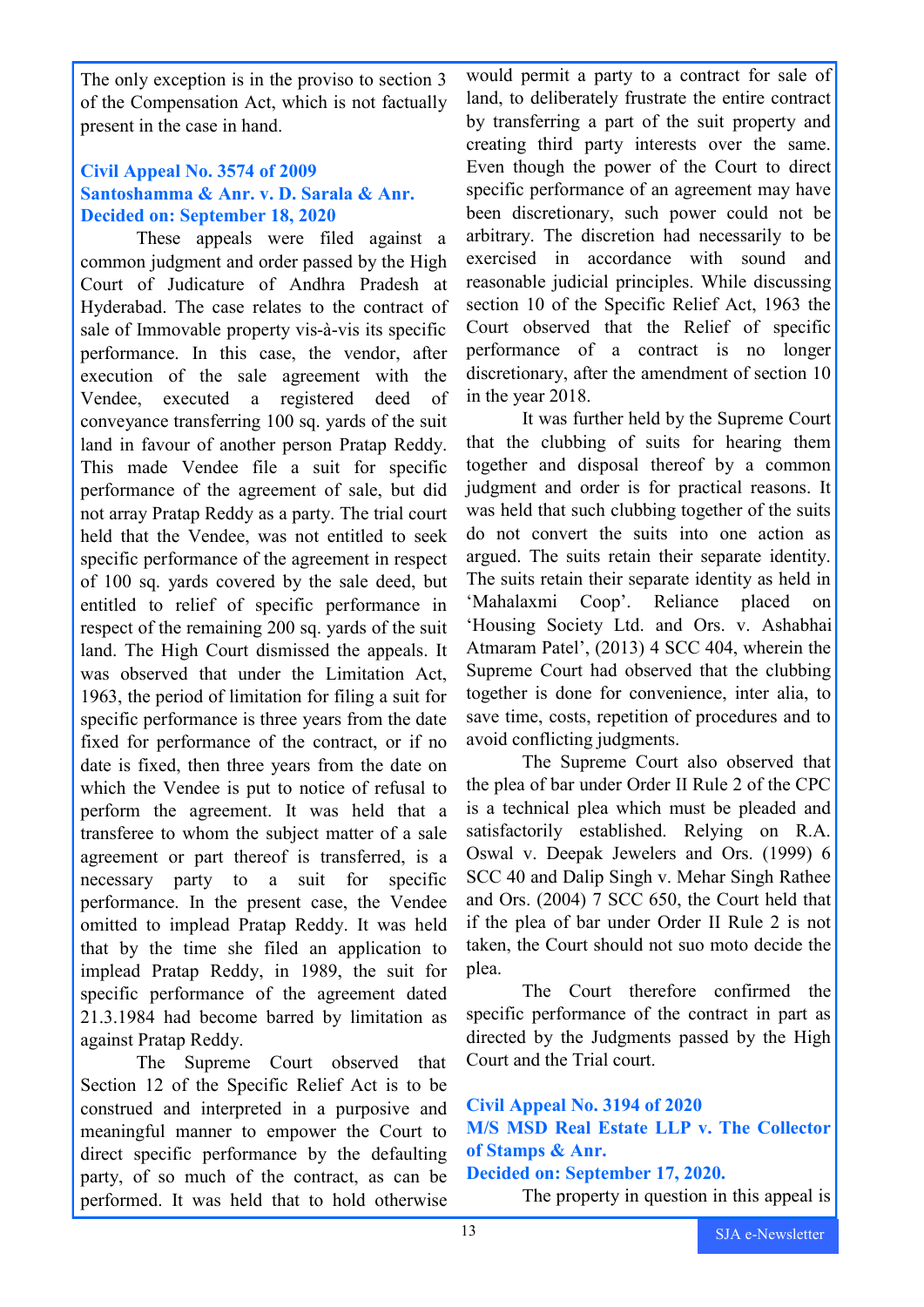Lantern Hotel, Indore regarding which a Deed of

Assent was executed by the Trustees of HC Dhanda Private Trust. The Collector of stamps issued notice stating that there is deficiency in the stamp duty on deed and passed an order holding the deed to be a gift deed and determined a deficiency of stamp duty to the extent of Rs. 1,28,09,700/- and imposed penalty of the ten times to the tune of Rs. 12,80,97,000/-

The Trustees filed writ petition in the High Court challenging the said order, which was dismissed in 2017. An SLP was filed by the Trustees against the judgment of the Madhya Pradesh High Court. During the pendency of the case, the deficiency of stamp duty was deposited through the Treasury Challan but the penalty was not deposited and only post-dated cheques were submitted.

The Supreme Court held that facility to deposit the penalty by post-dated cheques cannot be approved and the appellant being subsequent purchaser was liable to deposit the amount of penalty which was outstanding against the property and which was subject matter of the gift deed dated 21.04.2005. The Court further held that it is not necessary that a penalty of ten times must be imposed in all circumstances, and modified the order of the Collector of Stamps and reduced the penalty by half. In view the building permission being cancelled, the Court observed that the High Court had amply protected the rights of the appellant, as deposit being made by the appellant towards the penalty, the appellant is free to apply for building permission which is to be considered by the Municipal Corporation. The Court gave the liberty to the parties to seek such remedy regarding subsequent actions and orders as permissible by law.

**Civil Appeal No. 3185 of 2020 Government of India v. Vedanta Limited (Formerly Cairn India Ltd.), Ravva Oil (Singapore) Pvt. Ltd., Videocon Industries Limited** 

#### **Decided on: September 16, 2020**

The Supreme Court in this case held that applications for enforcement of foreign awards will be "deemed decrees" and hence, the residuary limitation period of three years will

apply for filing a petition to enforce them.

The Court also clarified that a foreign award does not become a "foreign decree" at any stage of the proceedings. Further, that a foreign award is not executable as a decree by itself, but it is only after the stages of Sections 47 and 48 of Arbitration and conciliation Act,1996 are complete, that the award becomes enforceable as a deemed decree, as provided by Section 49.

The executing court is not to correct the errors in the award under Section 48, or undertake a review on the merits of the award, but is conferred with the limited power to "refuse" enforcement if the grounds are made out. If the court is satisfied that the application under Section 48 of Arbitration and conciliation Act, 1996 is without merit, and the foreign award is found to be enforceable, then under Section 49, the award shall be deemed to be a decree of "that Court". The limited purpose of the legal fiction is for the purpose of the enforcement of the foreign award.

Enforcement of a foreign award may be refused only if it violates the enforcement State's most basic notions of morality and justice, which has been interpreted to mean that there should be great hesitation in refusing enforcement, unless it is obtained through "corruption or fraud, or undue means".

The Court held that Article 136 of the Limitation Act would not be applicable for the enforcement/execution of a foreign award, since it is not a decree of a civil court in India. The enforcement of a foreign award as a deemed decree would be covered by the residuary provision i.e. Article 137 of the Limitation Act. The period of limitation for filing a petition for enforcement of a foreign award under Sections 47 and 49 of Arbitration and conciliation Act, 1996 would be governed by Article 137 of the Limitation Act, 1963 which prescribes a period of three years from when the right to apply accrues.

The court further reiterated that the bar contained in Section 5 of the Limitation Act which excludes an application filed under any of the provisions of Order XXI of the CPC, would not be applicable to a substantive petition filed under the Arbitration Act, 1996.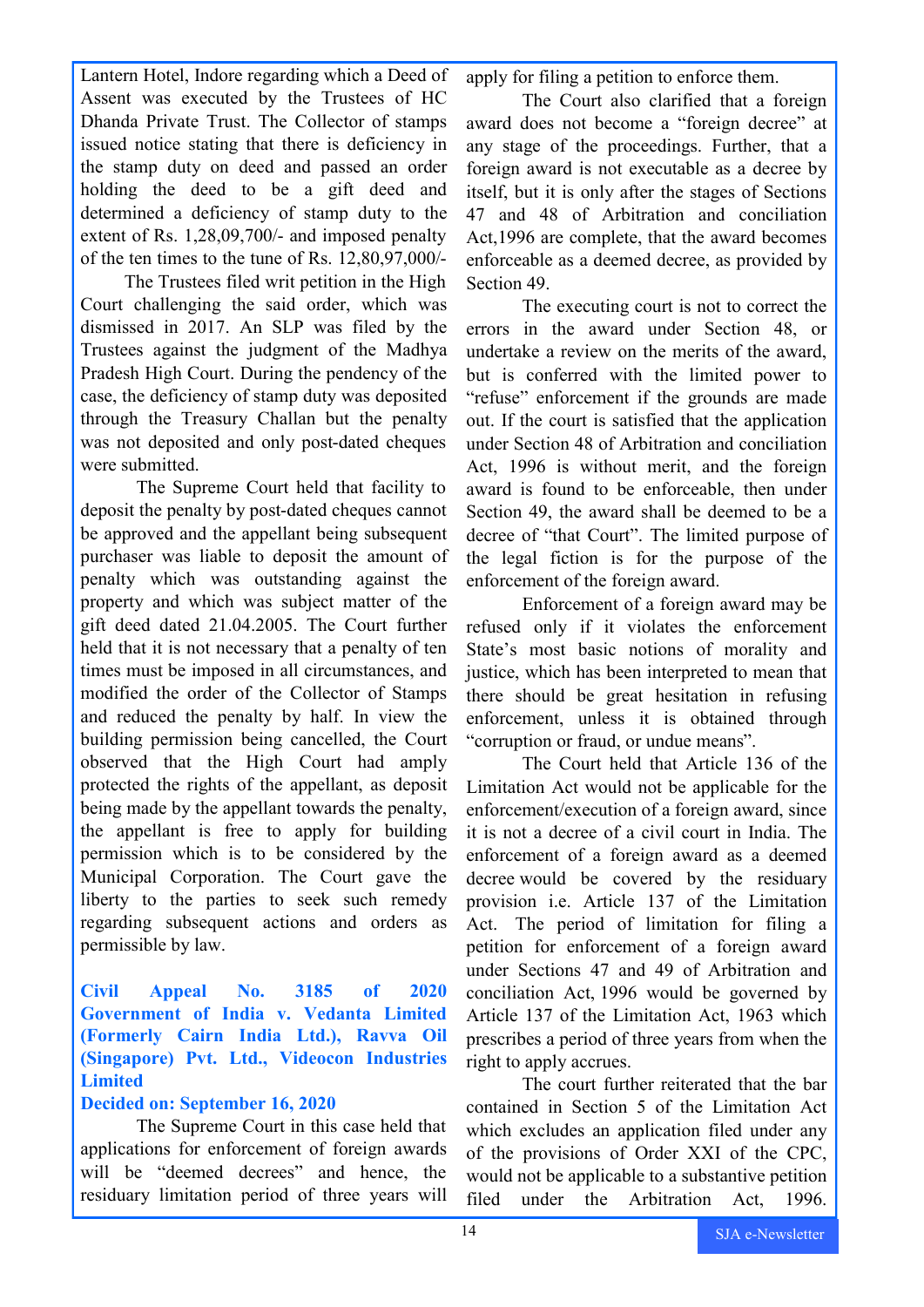Consequently, a party may file an application under Section 5 of Limitation Act for condonation of delay, if required in the facts and circumstances of the case.

#### **Civil Appeal No. 2567 of 2020 Pappu Deo Yadav v. Naresh Kumar Decided on: September 17, 2020**

In this appeal arising out of judgment passed by Delhi High Court the moot question involved was:

"Whether while computing Compensation under the head 'loss of income' the tribunals should also take into consideration the loss of future prospect of injured victim in case of permanent disability also"

Appellant assailed the judgment of Delhi High Court which denied the compensation to him on account of loss of future prospect on the ground that genesis of awarding future prospect is well explained in Pranay Sethi's case wherein the victim was not injured but succumbed to the injuries and as in the present case the victim is alive, as such the judgment supra has no applicability in the present case.

Overturning the decision of Delhi High Court, the Court held that compensation for "loss of future prospect" can also be awarded in case involving serious injuries resulting in permanent disablement and the ratio of Pranay Sethi's case should not be restricted to death cases only. The Court deciding appeal observed in para 8 that "this court has emphasized time and again that "just compensation" should include all elements that would go to place the victim in as near a position as she or he was in, before the occurrence of the accident. Whilst no amount of money or other material compensation can erase the trauma, pain and suffering that a victim undergoes after a serious accident, (or replace the loss of a loved one), monetary compensation is the manner known to law, whereby society assures some measure of restitution to those who survive, and the victims who have to face their lives"

Besides this the amount determined as income and extent of disability was also under challenge and the Court enhancing the income to 10000/- from 8000/- as determined by High Court, observed that at the relevant time such

self employed professionals (stenographer in District Court in the present case) were not obliged to file income tax return in the AY 2011 -12 when no tax was required to be paid by the person earning less than 1.6 lac P.A. Regarding the extent of disability the Court observed that it should be determined taking into notice the impact of injury upon the income generating capacity of the victim and as such increased the disability from 45 % to 65%.

# **Civil Appeal No. 3093 of 2020 The New India Assurance Company Limited V Smt. Somwati & Ors.**

#### **Decided on: September 07, 2020.**

These appeals involved common questions of law and were heard together and decided by this common judgment. In these appeals, judgments of High Courts were questioned which arose out of the awards by the Motor Accident Claims Tribunal (MACT) with regard to compensation awarded in favour of claimants under two heads i.e., "loss of consortium" and "loss of love and affection". With regard to consortium, the question was whether only wife is entitled or consortium can be allowed to children and parents as well.

The Hon'ble Supreme Court took the view that order of the High Court awarding compensation towards loss of love and affection is unjustified and was thus set aside. Relying on the Constitution Bench judgment in National Insurance Co. Limited v Pranay Sethi and Others (2017) 16 SCC 680, the Supreme Court observed that it is well settled that no compensation can be awarded under this head i.e., "loss of love and affection".

With regard to loss of consortium, the Supreme Court observed that apart from spousal consortium, parental and filial consortium is also payable as has been laid down by two judge bench in Magma General Insurance Co. Limited v. Nanu Ram alias Chuhru Ram and Others (2018)18 SCC 130, which was reiterated by three judge bench in United India Insurance Co. Ltd v. Satinder Kaur alias Satvinder Kaur and others (2020) SCC Online 410. Therefore, the Tribunal can grant compensation on account of 'loss of consortium, to children and parents also.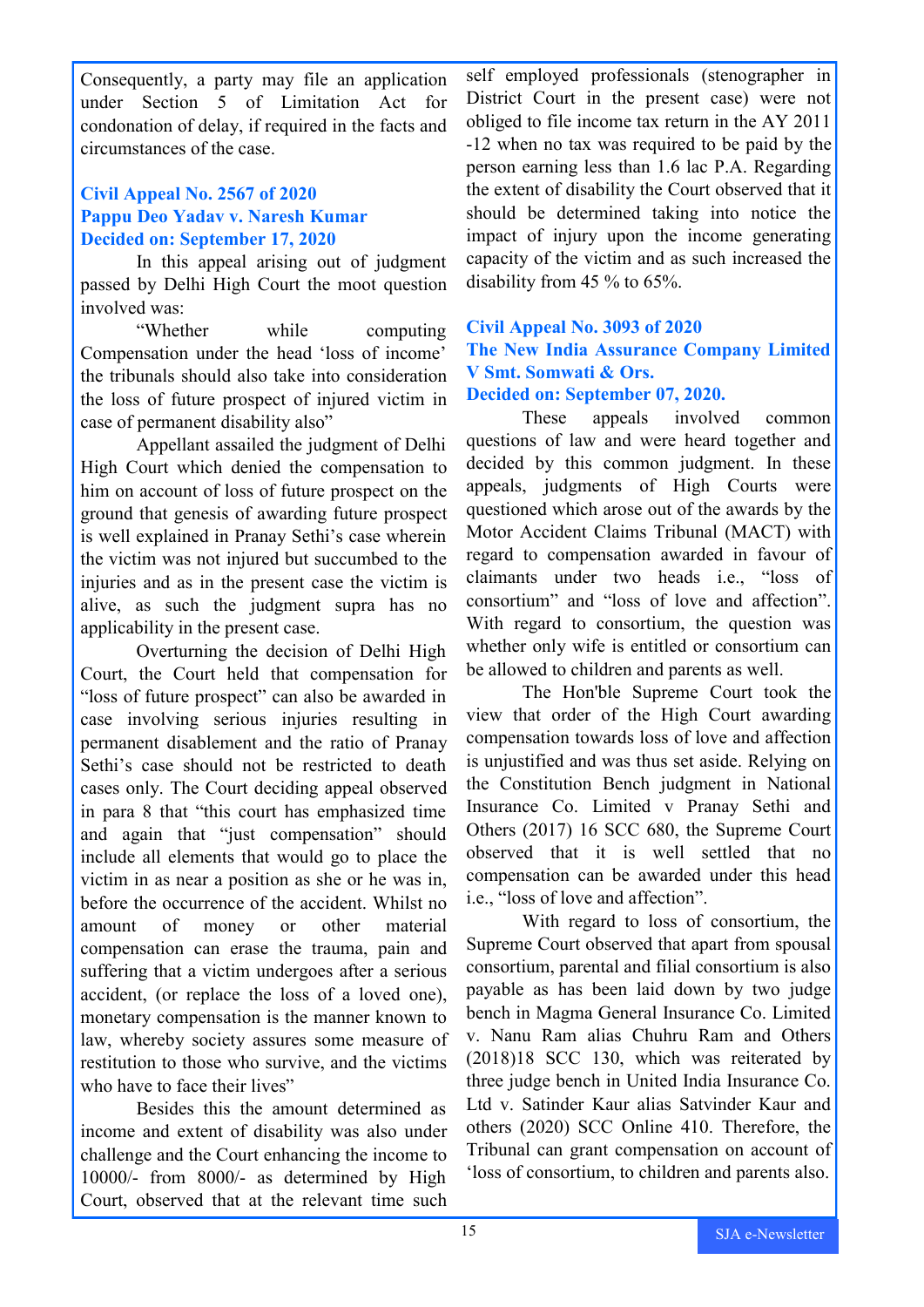#### **J&K High Court Judgments**

#### **CM(M) No. 84/2020**

#### **Mohammad Ishaq & Ors v. Union of India & Ors.**

#### **Decided on: September 23, 2020**

The facts of the case are that respondents no 9 to 13 in the instant petition had filed a suit before Munsiff Sankoo against some of the petitioners herein. The trial court vide its order dated 09.06.2020 directed the parties to maintain status quo on spot. Thereafter, the trial court upon hearing the parties passed order dated 27.08.2020, thereby vacating the order of status quo and dismissing the application of the plaintiffs under order 39 Rules 1&2 read with Section 151 of CPC.

The aforesaid order of the trial court was challenged by the plaintiffs by way of an appeal before the court of District Judge Kargil. The appellate court while admitting the appeal issued notice to the other side and in the meanwhile operation of the order dated 27.08.2020 passed by the trial court was stayed till filling of the objections and the status quo order dated 09.06.2020 on spot was to remain in force till next date of hearing.

It is the aforesaid order of the appellate court which was challenged by way of instant petition and the question before the Hon'ble High Court was whether the existence of an alternative remedy, particularly by way of civil proceedings, creates a bar to the maintainability of a petition under Article 227 of the Constitution of India. After discussing the various judgements of Hon'ble Supreme Court on the subject Hon'ble High Court held that the existence of an alternative remedy particularly by way of civil proceedings creates a bar to the maintainability of a petition under Article 227 of the constitution of India. Applying the aforesaid law to the facts of the present case Hon'ble High Court held that petitioners in the instant petition without appearing before the learned appellate court and without placing their contentions before the said court, have rushed to the Court by way of petition under Article 227 of the constitution. It was open to the petitioners to approach the appellate court and place before it their side of the case and get the order of status

quo vacated. In this backdrop, it can safely be said that the petitioners herein despite having the remedy of approaching the appellate court and contesting the appeal as well as the application accompanying the said appeal and getting the order of status quo vacated have approached the High Court without exhausting the said remedy. The remedy available to the petitioners is by way of civil proceedings and without exhausting the said remedy the instant petition under Article 227 of the Constitution of India cannot be resorted to. The instant petition is held to be not maintainable.

#### **MA No. 301/2012**

# **National Insurance Company Limited v. Rani Devi and another**

#### **Decided on: September 21, 2020**

It was an appeal against the award passed by the Motor Accident Claims Tribunal, Jammu in Rani Devi v. Hans Raj and another, whereby respondent has been held entitled to a sum of Rs.5,10,000/- along with pendente lite and future interest  $\omega$  7.5% as compensation for the injuries received by her in the accident involving the offending vehicle. The main ground raised in this appeal was that on the date of accident, the driver of the offending vehicle was not possessed of any valid driving license. The Court after pursuing the record held that the findings of the Tribunal on the said issue are in total accord with the evidence on record.

The Court while rejecting the appeal said "it does not find it a case where the Tribunal has gone astray in appreciating the evidence on record, as is sought to be projected by the appellant-insurer. The evidence on record, when considered in its entirety, does point out unequivocally that the driver of the offending vehicle, at the time of accident, was holding a valid and driving license authorizing him to drive the offending vehicle.

#### **CSA No. 06 of 2017 Abdul Rashid Rather v. Ghulam Nabi & Ors Decided on: September 14, 2020**

This Civil Second Appeal was filed by the plaintiff against the concurrent judgment and decree passed by the District Judge, Kishtwar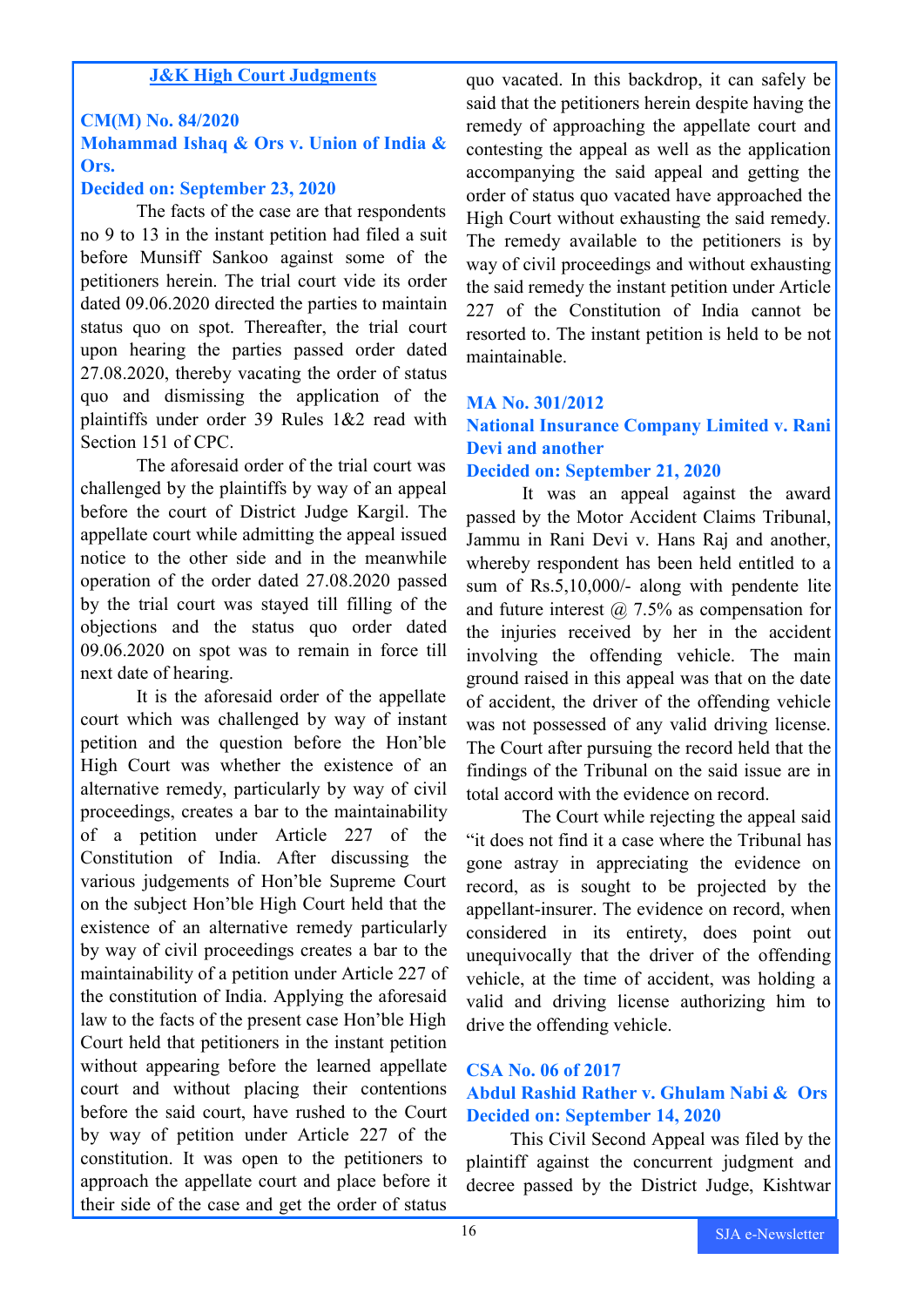(1st Appellate Court) and Munsiff, Kishtwar wherein suit of plaintiff was dismissed.

The Hon'ble Court observed that in this case no substantial question of law is involved for determination as held in Veerayee Ammal v. Seeni Ammal (2001) SC 2920 and as in a recent judgement of the Supreme Court delivered in the case of Illoth Valappil Ambunhi (D) by Lrs. v. Kunhambu Karanavan (2019) SC 1336. Hence, questions proposed by appellant are not substantial questions of law arising in this appeal nor does any substantial question of law arise in this case.

The appeal filed by appellant was dismissed.

#### **RSA No. 07/2020 Nazir Hussain v. Mohd Rashid & Anr. Decided on: September 14, 2020**

The appellant has filed the Civil Second appeal against the judgment & decree dated 02- 11-2019 passed by the Distt. Judge whereby allowing the appeal, judgment & decree passed by the trial court has been set aside on the ground that the jurisdiction of the trial court to try and decide the suit was barred under the provisions of section 25 of Agrarian Reforms Act.

The case was that the plaintiff filed a suit claiming that he is in possession of the land from last more than 12 years and has become the owner, so his claim is based on the adverse possession against the defendants. The Hon'ble High court observed that there is no dispute or doubt with regard to the applicability of section 25 of the Agrarian Reforms Act which bars the jurisdiction of the civil court and also the claim of the plaintiff of being in adverse possession against the defendant falls within the clause (e) sub-section (3) of section 19 of the Agrarian Reforms Act and is to be disposed off by the collector. The High Court referred to the case law AIR 1962 SC 1314, handed down by the Supreme Court which laid down that if the question is settled by the highest Court or the general principles to be applied in determining the question are well settled and there is mere question of applying these principles or the plea raised is palpably absurd, the question would not

be a substantial question of law. The Hon'ble High Court held that there is no substantial question of law involved and the appellate court has rightly held that the trial court has passed the decree in violation of the provisions of section 25 of the Agrarian Reforms Act and the jurisdiction is barred under section 25 of the said Act, and hence dismissed the appeal.

#### **CM No. 4899/2019 State of J&K & Anr. v. Vijay Kumar alias Raj Krishen & Ors.**

#### **Decided on: September 06, 2020**

In instant case an application filed by the appellants for condonation of delay in filing the Civil First Appeal, against the order dated 24.03.2017 and exparte judgment and decree dated 27.06.2016 passed by the Principal District Judge, Budgam, in civil suit titled Vijay Kumar v. State &Ors, was considered.

The defendants had failed to contest the suit and they were set exparte and the trial court proceeded to record exparte evidence of the plaintiff. After recording exparte evidence, the learned trial court vide its judgment and decree dated 27.06.2016, passed a decree. Application of the defendants in the suit, seeking setting aside the exparte decree rejected by the trial court.

Held that - Section 5 of the Limitation Act provides for extension of period of limitation in certain cases. The extension can be granted in terms of the said provision, if the applicant satisfies the court that he had ―sufficient cause for not preferring the appeal or making an application within the prescribed period of limitation.

In the instant case, it is clear that the explanation given by the appellants depicts casual approach on the part of officials/officers of the appellant department. In fact, negligence is writ large on the part of appellants in the manner they have approached this case right from its inception. In the first place, the appellants, after putting in appearance before the trial court stopped appearing in the case, as a result whereof, they were set exparte and an exparte judgment and decree came to be passed against them. Thereafter they did not approach the trial court for setting aside of exparte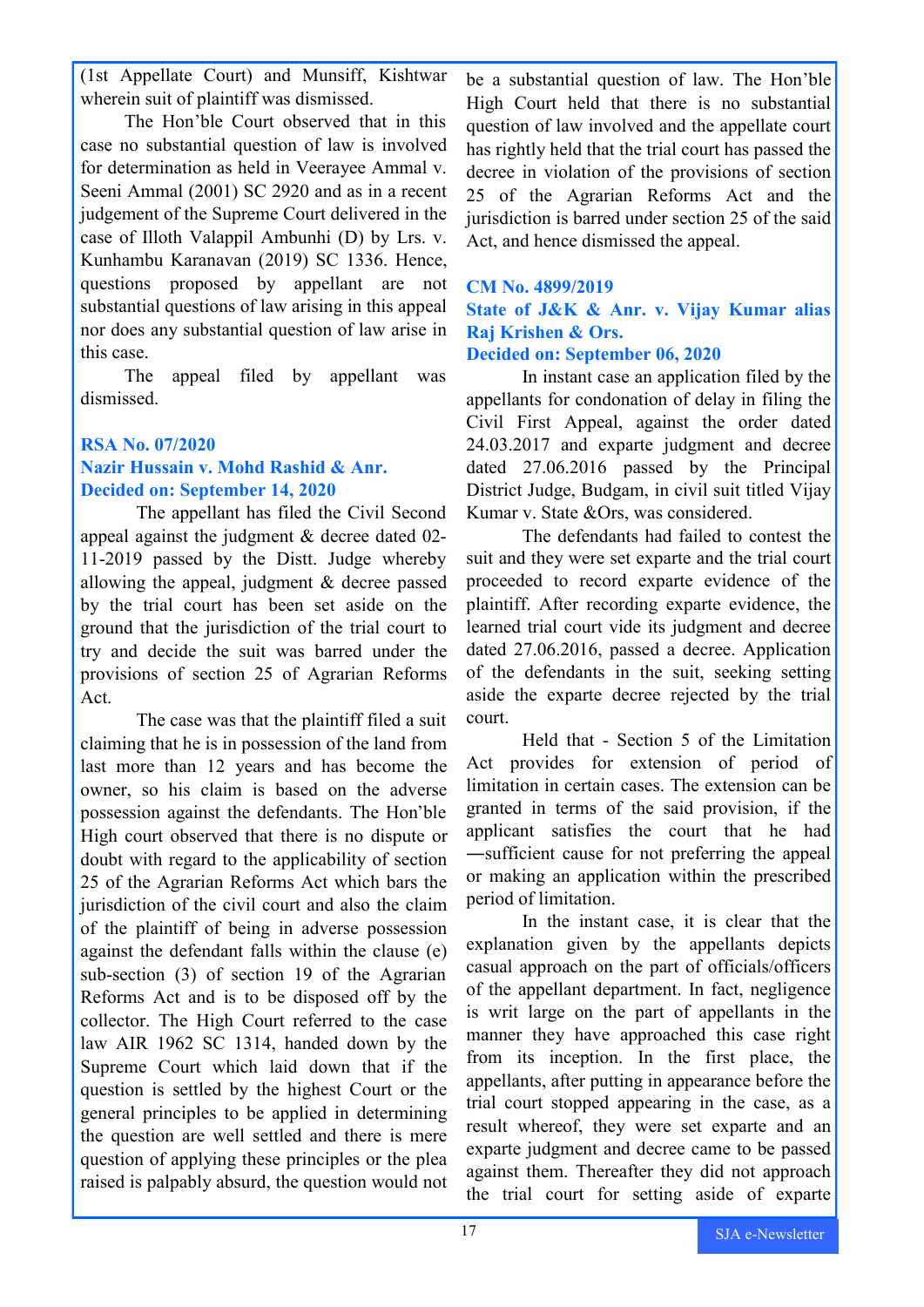judgment and decree within the prescribed period of limitation and they had to apply for condonation of delay, which luckily was accepted by the trial court and their application for setting aside exparte decree was considered on merits. Unfortunate for the appellants, they could not succeed in convincing the learned trial court to set aside the exparte judgment and decree. Despite facing this situation in the learned trial court, the appellants did not learn any lesson and they continued with their casual approach towards the case. After a lapse of more than two years of passing of the impugned order by the learned trial court they woke up from the deep slumber and filed the instant application and appeal before this Court without proper explanation for filing the appeal after a delay of more than two years.

#### The Court observed:

"For what has been discussed hereinbefore, I do not find any reason, much less a sufficient reason, for condoning the delay in filing the appeal. For all the aforesaid reasons, I do not find any merit in this application. The same is dismissed. As a necessary corollary, the appeal along with connected CM(s) is dismissed with no order as to costs."

#### **CM(M) No. 49/2020 Indian Oil Corporation Limited & Ors. v. South Kashmir Petroleum Dealers Association & Ors.**

#### **Decided on: September 03, 2020**

This petition has been filed under Article 227 of the Constitution of India seeking quashing of order of trial court for extending the time for fulfilling the conditions of Expression of Interest (EOI).

The question that arises is whether by extending the time vide impugned order, the trial court has interfered with the terms of the invitation of tender which is not open to judicial review in view of the para 23 of the Michigan Rubber Ltd. (Supra) and then specifically in Tata Cellular V. Union of India, (Supra), ignored Sub-para 94(6) of the said judgment.

Therefore, if decree as prayed for cannot be passed, whether the trial court could interfere in the time fixed by the petitioners' in EOI for submitting tender. Hon'ble High Court has held

that the Legal position was accepted by the trial Court but still it travelled beyond its jurisdiction by holding that keeping into account peculiar and unhealthy circumstances of South Kashmir, it is necessary to extend three months more time for fulfilling the condition of EOI from 04.07.2020

Hon'ble High court has held that the trial court has, thus, acted without jurisdiction by directing extension of time by three months with effect from the date of the order of Court dated 04.07.2020.For this Hon'ble court has placed reliance on Jagdish Mandal v. State of Orissa and others, (2007) 14 SCC 517, their lordships held as under :-

"Judicial review of administrative action is intended to prevent arbitrariness, irrationality, unreasonableness, bias and mala-fides. Its purpose is to check whether choice or decision is made 'lawfully' and not to check whether choice or decision is 'sound'. If the decision relating to award of contract is bona fide and is in public interest, courts will not, in exercise of power of judicial review, interfere even if a procedural aberration or error in assessment or prejudice to a tenderer, is made out. The power of judicial review will not be permitted to be invoked to protect private interest at the cost of public interest, or to decide contractual disputes. The tenderer or contractor with a grievance can always seek damages in a civil court. Attempts by unsuccessful tenderers with imaginary grievances, wounded pride and business rivalry, to make mountains out of molehills of some technical/procedural violation or some prejudice to self, and persuade courts to interfere by exercising power of judicial review, should be resisted. Such interferences, either interim or final, may hold up public works for years, or delay relief and succor to thousands and millions and may increase the project cost manifold".

**Q&SO**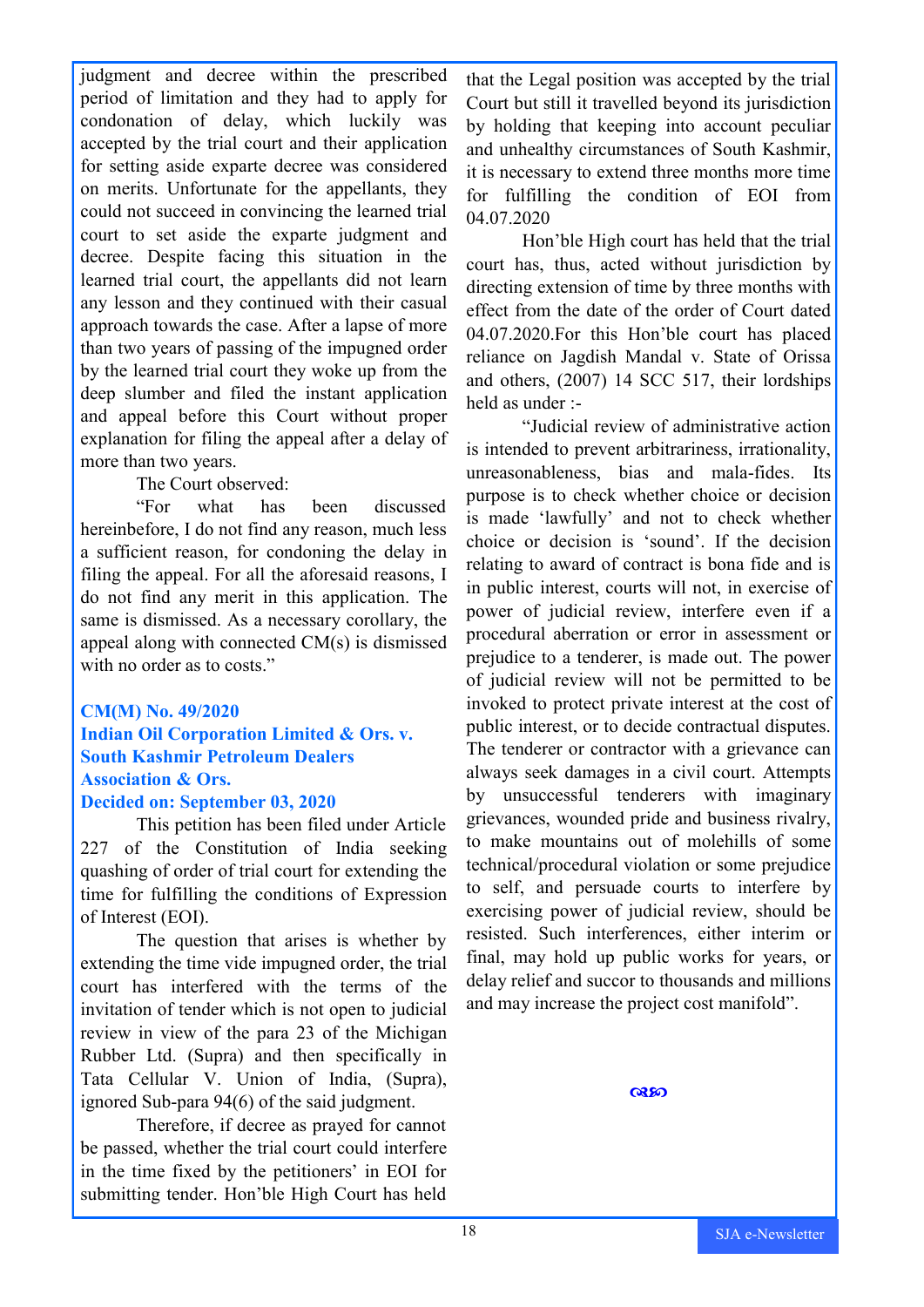# **ACTIVITIES OF THE ACADEMY**

#### **NDPS Act: Pre-search proceedings**

J&K Judicial Academy started its activities in the month of September, 2020 with webinar on NDPS Act: Pre search proceedings, on 2nd September, 2020. This programme was second in the series on online programmes proposed to be conducted on the Law on Narcotic Drugs and Psychotropic Substances Act. Mr. Pradeep Mehta, Retired Joint Director Prosecution, Punjab and presently Faculty Member, Chandigarh Judicial Academy was the Resource person. Earlier programme on "Overview of NDPS Act with special emphasis on mens-rea and presumptions was also guided by Mr. Pradeep Mehta. The programme on 2nd September was continuation of the discussions and this programme shall be followed by two more session on various aspects of NDPS Act.

Mr Pradeep Mehta took the discussion forward by referring to various provisions of NDPS Act pertaining to search and seizure, falling in the domain of recovery proceedings. In these provisions, Mr. Mehta highlighted the importance of sections 41, 42, 43, 47 and section 50. Relating these provisions to various landmark decisions of the Supreme Court and some useful judgments rendered by various High Courts, Mr. Mehta explained the whole mechanism of search and seizure relating to narcotic drugs and psychotropic substances. He also discussed the practical problems and technical difficulties faced by the investigating agency and also referred to various judicial pronouncements on the subject. Mr. Mehta explained that NDPS Act is stringent law and the procedure prescribed is rigorous, as such the investigating agency is required to observe the statutory mandate and to ensure substantial compliance of the provisions of law. He also told the participants that on the suggestions of Narcotic Control Bureau, the Central Government has come up with various Standard Operating Procedures (SOPs) and proformas for making search and seizure. These SOPs and proformas act as sufficient guide for the investigating agency and if followed in spirit, can ensure fair degree of transparency and

reasonableness in the investigation mechanism under NDPS Act.

Mr Mehta highlighted various procedural lapses and non-compliance of the technical procedure by the investigating agency which can impact the outcome of trial of NDPS cases. He pointed out that majority of such cases are dismissed by courts only for the reason that the investigating agency has not been careful in observing the compliance of mandatory procedural aspects. To have effective trial of such cases, it is needed first to have proper investigation and compliance of mandatory statutory provisions.

Mr Mehta discussed the provisions pertaining to giving option to the accused to be searched in presence of a Magistrate or a Gazetted Officer. In that, he drew distinction between the cases of personal search and search of baggage and other belongings etc. He also highlighted that in the chance recovery cases, giving option to be searched in presence of Magistrate etc. is not necessary and more so it is required only in personal search cases including wearing apparels.

In next session Mr. Mehta would take up post-recovery proceedings.

#### **Online awareness programme on "Rights of the Prisoners and Corresponding Duties of the Jail Custodians – A Legal Analysis"**

On 3rd September, 2020, J&K Judicial Academy in collaboration with J&K State Legal Service Authority organized Online awareness programme on "Rights of the Prisoners and Corresponding duties of the Jail Custodians – A Legal Analysis". Mr. Ajay Verma, Advocate, a Panel Lawyer with Delhi State Legal Services Authority was the resource person. Among the participants were Judicial Officers working under the jurisdiction of J&K High Court, Secretaries, District Legal Service Authority, Jail Superintendents and other Officials from Jail Department, Panel Lawyers working with JKSLSA and PLVs.

Mr. Ajay Verma in his presentation referred to various provisions of the Constitution of India and other enactments pertaining to the Rights of Prisoners including under trials. He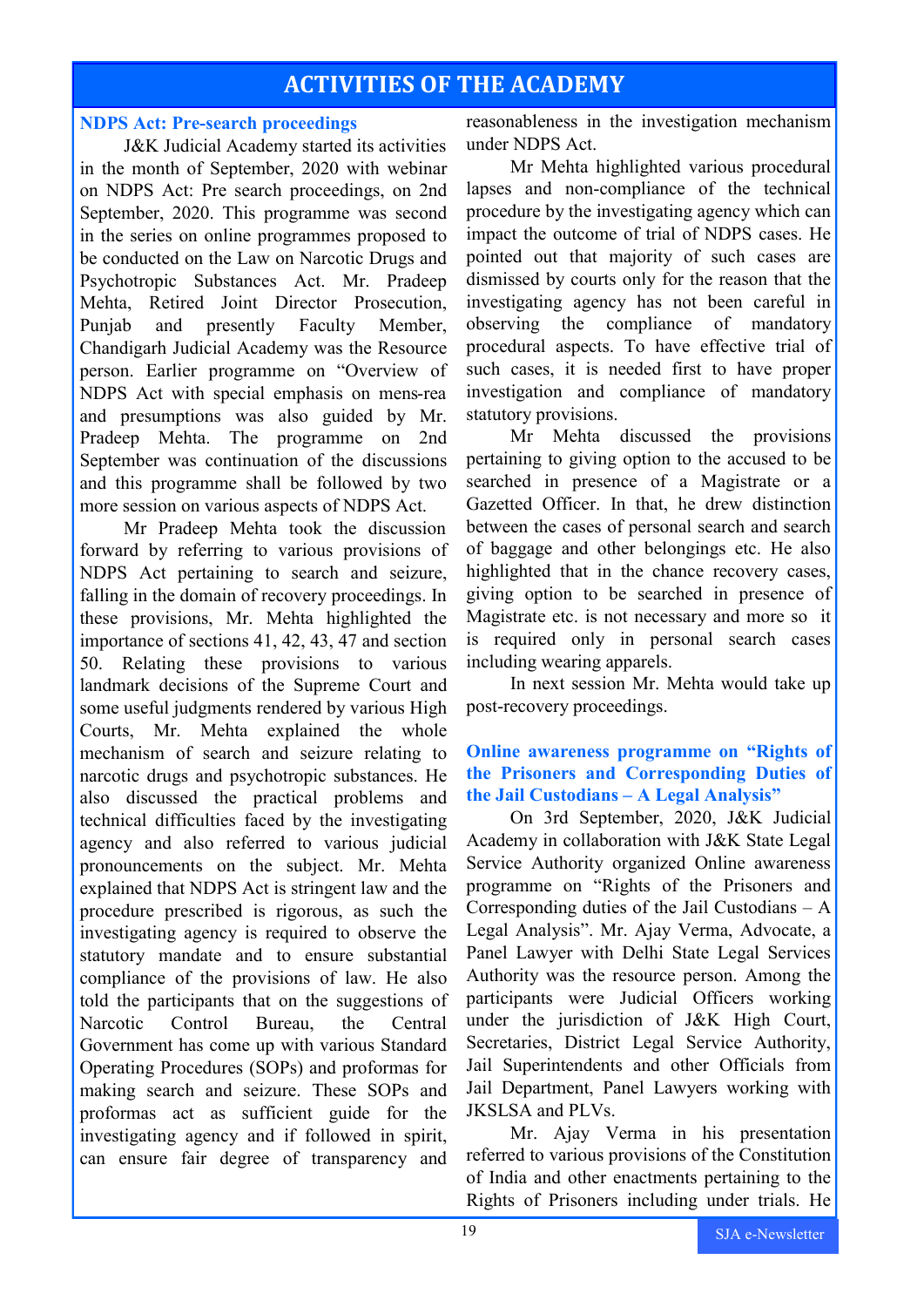highlighted that the prisoners also enjoy all the fundamental rights which are available to the free citizens, except that their liberty to move out of Jail is curtailed by the process of law. They also have equal right to life and personal liberty which includes enjoying life with dignity. Mr. Verma told the participants that life of Jail inmates is regulated by two important legislations viz, the Prisons Act and the Prisoners Act. These provisions also define the statutory duties of Jail Custodians. In discharge of their statutory duties the Jail Custodians are under Constitutional and legal obligation to protect the rights of the jail inmates. Protecting the fundamental rights of the prisoners is of foremost importance for the Jail Custodians.

Mr. Verma referred to various landmark judgments of the Supreme Court pertaining to arrest and detention, rights of the prisoners and the conditions of Jails. Among these landmark judgments he pointedly referred to 'D.K Basu', 'Sunil Batra', 'Nilbati Behra' and 'Re: Inhuman condition in jails'.

Addressing the Jail Custodian, Mr Verma said that the Jail Custodians are like parents for the jail inmates and law enjoins upon them an onerous responsibility of treating the jail inmates with requisite care, dignity and honour. By losing the liberty to move out, the prisoners do not surrender their dignity and honour. They continue to enjoy the right to have meaningful life. He also said that the Jail Custodians have a responsibility to make the prisoners responsible citizens and to prepare them for the life after completing their jail tenure.

Mr. M. K. Sharma, gave an overview of the activities of the Legal Services Institution regarding the prisoners and the undertrials, and exhorted the District Secretaries, Panel Lawyers and PLVs to work in tandem to ameliorate the conditions of prisoners and help them settle in social life after completion of jail tenure. He also proposed vote of thanks.

#### **Academic activities of the High Court of J&K for the Law Interns**

**Interaction of Hon'ble the Chief Justice and Hon'ble Judges of the High Court with Law Interns**

High Court of J&K recently approved a scheme for engaging Law Interns at the High Court. Pursuant to this scheme various Law students from the Universities and Law colleges across India made applications for internship with the Hon'ble Judges of the High Court. About 225 Law students have already been assigned the internship under Hon'ble Judges. Before the commencement of internship programme, Hon'ble the Chief Justice Ms. Justice Gita Mittal directed the Academy to organize interaction of Hon'ble the Chief Justice and Hon'ble Judges of the High Court with Law Interns. The interaction was organized on 16th September, 2020 in which more than 150 Law Interns participated. Hon'ble Chief Justice, Hon'ble Mr. Justice Rajesh Bindal, Hon'ble Mr. Justice Tashi Rabstan, Hon'ble Ms. Justice Sindhu Sharma, Hon'ble Mr. Justice Rajnesh Oswal, Hon'ble Mr. Justice Vinod Chaterjee Koul, Hon'ble Mr. Justice Sanjay Dhar, Hon'ble Mr. Justice Puneet Gupta and Hon'ble Mr. Justice Javid Iqbal Wani interacted with the Law Interns. Trainee Judicial Officers and many Judicial Officers working under the Jurisdiction of High Court of J&K also participated.

Hon'ble the Chief Justice formally launched the internship programme and while speaking with the participants she highlighted the purpose of the internship scheme. She shared her experience of interns working with her in Delhi High Court and talked about the usefulness of internship. She expressed her satisfaction that Law students from prestigious Universities and Law colleges from all the States and Union Territories have shown their keen desire to intern at the High Court of J&K. This gives them opportunity to learn the Court culture and get an insight into the justice delivery system. She also said that the programme would be useful for Law students from Jammu and Kashmir as they would get a chance to closely work with the Law students from outside. She exhorted that the internship may be made a permanent feature in the High Court of J&K and may be further expanded to take it to the District Courts as well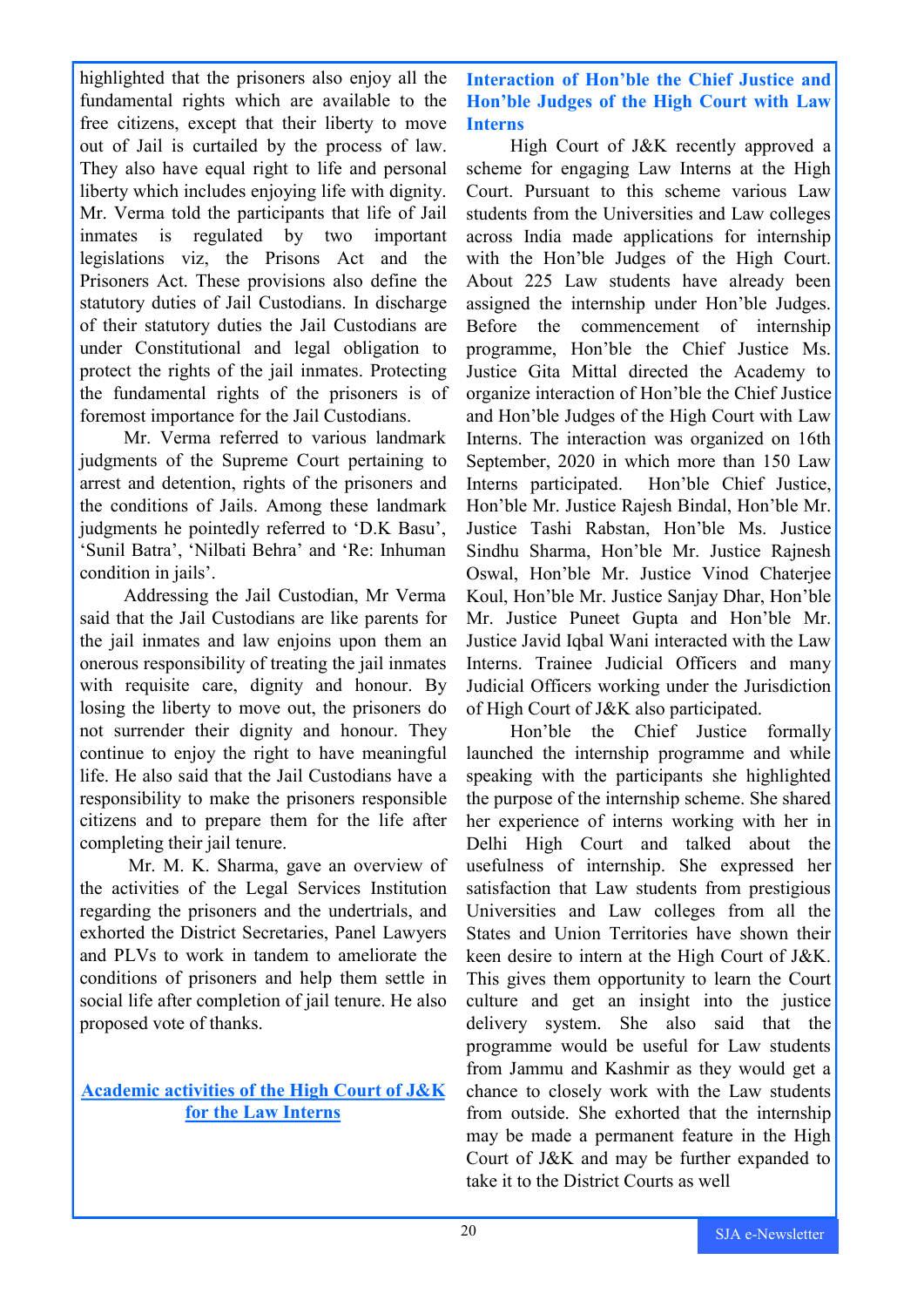Hon'ble Mr. Justice Rajesh Bindal while speaking in the programme lauded the efforts of Hon'ble the Chief Justice in putting in place the internship scheme. Justice Bindal shared his personal experience of working with the Law Interns at Punjab and Haryana High Court. He said that Law students need to be given opportunity to interact with all stake holders in the justice delivery system in order to introduce them to the Judicial System while they complete their Law Studies. By doing so, it is inevitable that many Law students would be attracted to serve in the Judicial Institution.

Hon'ble the Chief Justice and Hon'ble Judges of the High Court responded to many questions posed by the participating Law Interns and addressed their genuine concerns pertaining to Legal and Judicial Education.

Based on the deliberations in the interaction programme, Hon'ble the Chief Justice directed the Judicial Academy to devise academic programme for the Law Interns to involve them in the important online programmes on various facets of Legal System in India.

#### **Webinar on "Wildlife Conservation in India"**

Hon'ble the Chief Justice Ms. Justice Gita Mittal took a novel imitative of engaging the Law Interns in useful academic discourses. She devised two sets of programmes for the Law students interning with the High Court. In one series of programmes on "Careers in Law", the Law students would be made aware of various options available to them after graduating in Law. About 8 programmes are proposed to be conducted under this series. In another series of programmes on domain subjects, the Law students would be given insight into various important subjects of Law which are not given much importance during the study of Law.

In the first programme in the series of programmes on domain subjects, the High Court of J&K organized two sessions of Webinar on "Wildlife Conservation in India" in collaboration with WildlifeSOS Organisation, on 26th and 28th September 2020.

A series of programmes was inaugurated by Hon'ble the Chief Justice on 26th September. In her address Hon'ble the Chief Justice talked

about the importance and necessity of Wildlife conservation. She also talked about the importance of engaging the Law students in discussion on Wildlife Conservation. She shared her experiences of engaging with WildlifeSOS while hearing a PIL in Delhi High Court.

Mr. Kartick Satyanarayan, CEO and Cofounder of WildlifeSOS Organisation was the resource person. He was assisted by Ms. Shirina Sawhney, Associate at WildlifeSOS.

In two days of deliberations the resource person in his presentations discussed the regime of wildlife conservation, and in that he referred to various enactments viz Wildlife Protection Act, Prevention of Cruelty of Animals Act etc. He discussed the historical perspective of wildlife regime and the initiation of conservation of wildlife sometime after Independence of India. He told the participants that in older times wildlife was used as sports and entertainment activity. Hunting of animals was allowed to cater that purpose. After realization of the importance of wildlife protection, law was enacted which shifted the focus from sports and entertainment to conservation of wildlife for ecological and environmental balance.

Mr. Kartick traced the efforts made by the Governments and private individuals in conservation of wildlife. He also made a presentation of the activities carried out by his organization and the success achieved in such efforts was also highlighted. Mr. Kartick made special emphasis on the conservation needs in J&K and told the participants about the conservation efforts being made to protect the wildlife. He made special mention of involvement of and the activities of his organization in Dachigam Forest Reserve. He shared some videos on wildlife protection activities of his organization in relation to elephants, bears, monkeys, dogs, deers and many other wild animals.

The participants were greatly benefited by the two days of deliberation on the very important subject and they felt encouraged to engage in wildlife conservation activities in future.

#### ෬෩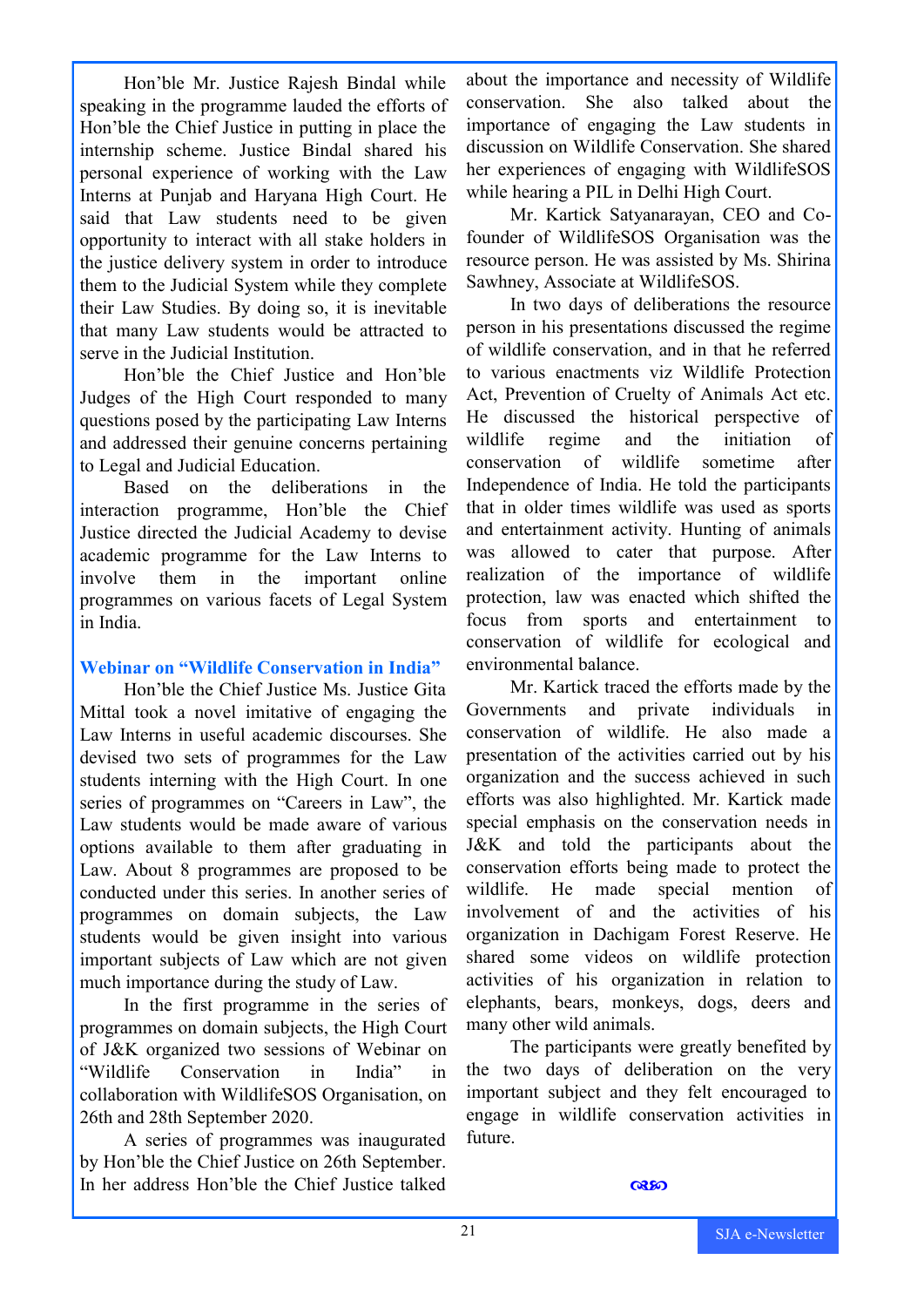# **JUDICIAL OFFICER'S COLUMN**

#### **Domestic Violence in Live-Relationship**

Cohabitation between two partners as living together for a long time is presumed to be live-in-relationship couple. There is no law binding the partners together and subsequently either of the partners can walk out of relationship. The legal status of such type of relation is uncertain. In fact it is an arrangement whereby couples those are unmarried actually decide to live together, cohabit in order to conduct a long-term relation in nature to that of marriage.

Adult couple can live together without marriage. This was observed by the Supreme Court while hearing a plea filed by one Nand Kumar against a Kerala High Court order annulling his marriage with Thushara. The Court held that a 20 years old Kerala women whose marriage had been annulled could choose whom she wanted to live with. The Court held that live in relationships were now even recognized by the legislature and they have found a place under the provisions of the protection of women from domestic violence Act 2007. A bench of Justice A. K. Sikri & Ashok Bushan on 07.05.2018, in Criminal Appeal No 597 of 2018 in case titled "Nand Kumar & Anr. Vs. State of Kerala & Ors" Criminal Appeal No. 597 of 2018 said their marriage could not be said to be "null and void" merely because Nanda Kumar was less than 21 years of Marriage at the time of marriage. Appellant no. 1 as well as Thushar are Hindus.

#### **Right of maintenance to women in livein-relationship**

Since in live in relationships couples cohabit outside marriage without any legal obligation towards each other. Hon'ble Supreme Court has ruled that any couple living together for a long term will be presumed as legally married unless proved otherwise. Thus, the aggrieved live-in partner can take shelter under the Domestic Violence Act, 2005 which provides protection and maintenance and thereby grant the right of alimony.

When we talk about social transformation, law on live in relationship is also another step to meet such requirements being humanism and universalism, therefore society needs comfortable and secure environment with their needs addressed. I may with all humility say that the judgment rendered by Hon'ble Supreme Court has protected the interest of minority as less than one percent of the population is facing such kind of problems to live with dignity and honour being in live-in-relationship though such relationship are still considered taboo and unacceptable by majority.

Although the legal status of live-inrelationship in India is unclear, the Supreme Court has ruled that any couple living together for a long term will be presumed as legally married unless proved contrary and a married man also be in live-in-relationship with an unmarried women which does not attract the charge of adultery but in that case his legal wedded wife can file a divorce suit on the ground of cruelty based on the conduct of the married man. Similarly, if an unmarried girl is interested in a married man she is at liberty to take her own decisions in life and can take police help by filing complaints under Section 504, 506 IPC.

In fact the concept of live-in-relationship develops from the pervasive mind-set of those who yearn for compatibility relationships. There is no legal definition in Indian Law which describe the hypothesis as live-in relationship. Many people believe that the bond that binds them in marriage is very obligatory for them and they feel comfortable in a relationship that resembles marriage but without his obligations and responsibilities. This arrangement is usually entered into by consent either to test compatibility before marriage or simply to avoid the hassle of a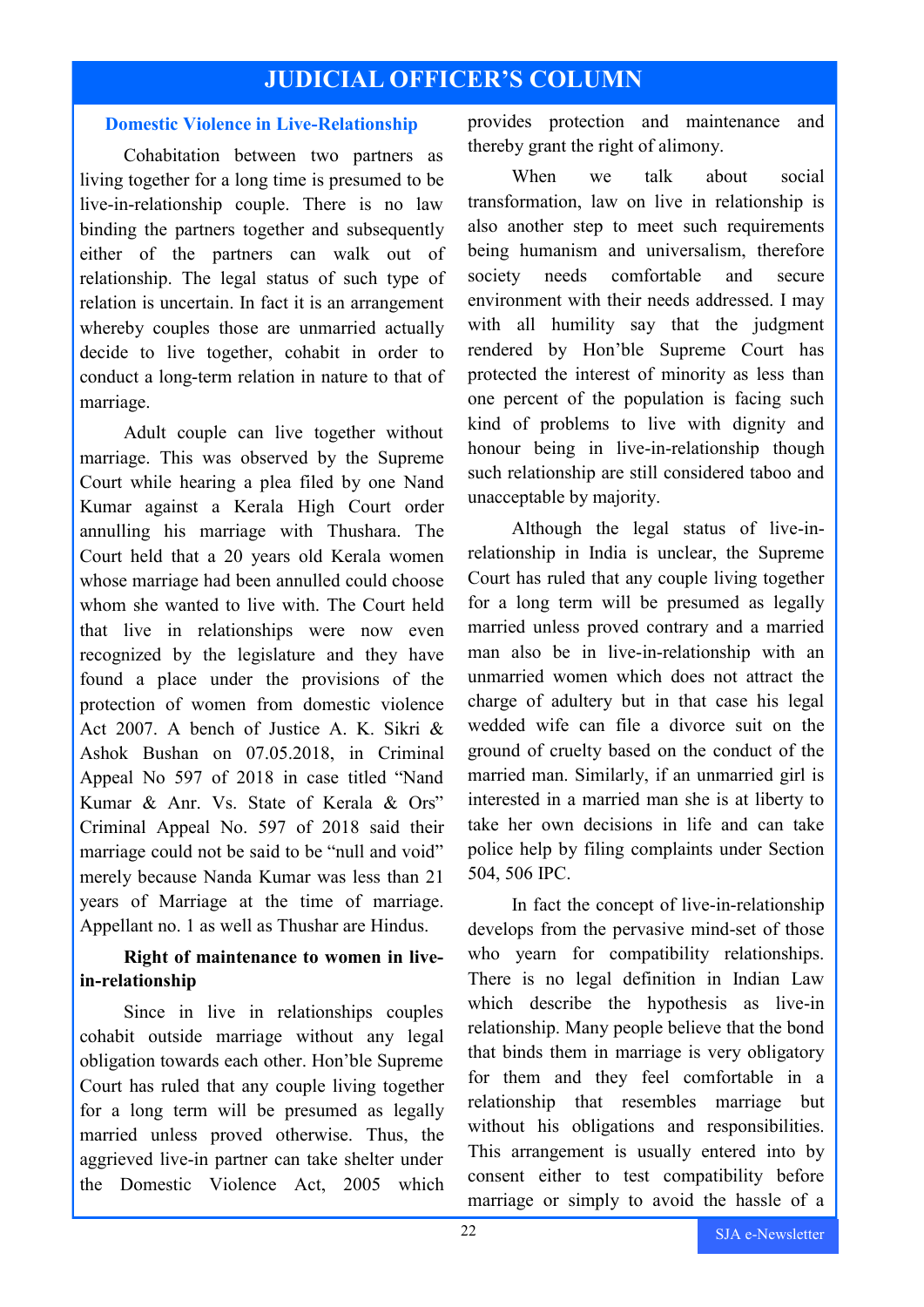formal marriage, thus keeping in mind the reason, the number of couples choose a live-inrelationship before marriage is increasing as they feel that there is no fear of getting divorced, and there is a mutual respect, lesser responsibilities and the main issue is no legal hassles. The couples live as a married couple and celebrate each occasion with love but there are no obligations towards each other, they become so accustomed to each others company more than anything. It is the kick that keeps livein-relationship going. It is also a test of commitment towards each other. Law leans in favour of legitimacy and frowns upon bastardy and therefore children born out of live-inrelationships are legitimate and not illegitimate and thus this type of child has a right to property also as per Justice V.R. Krishna Iyer in "Badri Prasad vs Dy. Director of consolidation, AIR 1978 SC 1557; (1978) 3 SCC 527", wherein they have differentiated between bastardy and legitimacy. It was held that presumption is in favour of valid marriage as law leans in favour of legitimate. If man and woman live for a long period as husband and wife in society, a strong presumption arises in favour of the wedlock. Similarly in "Khushboo vs Kannmiammal, AIR 2006 SC 2522", a three judge bench consisting of Chief Justice K. G. Balakrishnan, Justice Deepak Verma and Justice B.S. Chauhan, it was held that living together is not an offence and there is no law which prohibited live-inrelationship or pre-marital sex. The apex court while quashing all the criminal complaints filed against south Indian actress Khushboo held that living together is right to life hence right to life and liberty is a fundamental right of two individuals living together similarly in "Chanmuniya vs. Varinder Kumar Singh Kushwaha, decided on 07.10.2010" the apex court said that a man and a women living together as husband and wife for a considerable period of time would raise presumption of a valid marriage between them, therefore a strict proof of marriage should not be a precondition for maintenance under Section 125 CrPC so as to fulfil the true spirit and essence of the beneficial provision of maintenance under Section 125 CrPC. Now often the cases of domestic violence between the couples in livein-relationships are also reported. Since domestic violence is a pattern of behaviour, a pattern is abuse in a domestic setting by another partner or his/her family. Abuse may be emotional, economic, verbal, physical or sexual. In most of the cases the violence is suffered by a women by the hands of her partner. In case of "Indra Sarma vs V.K.V Sarma, decided on 26.11.2013, it has been held that "live-in-relationship" would amount to a "relationship in the nature of marriage" falling within the definition of "domestic relationship" under Section 2(f) of the Protection of Women from Domestic Violence Act, 2005, and the disruption of such a relationship by failure to maintain a women involved in such a relationship amounts to "domestic violence" within the meaning of Section 3 of the D.V. Act and therefore women is also entitled for compensation under Section 22 and 23 of D.V. Act. Thus we can say safely that live-in or marriage-less relationship is neither a crime nor a sin, though socially unacceptable in this country. The decision to marry or not to marry or to have a heterosexual relationship is intensely personal, though law of the land comes to rescue to legalize such relationships. Hence, partners can also draw a live-in together agreement about how they share their property. In my humble view live-in-relationship has its own challenges so far as compatibility and societal acceptance is concerned despite Supreme Court's green signal. Although such type of relationships are legalized but it requires change of mind-set and attitudinal change.

> **— Ms. Bala Jeoti (District & Sessions Judge) Member, J&K Special Tribunal**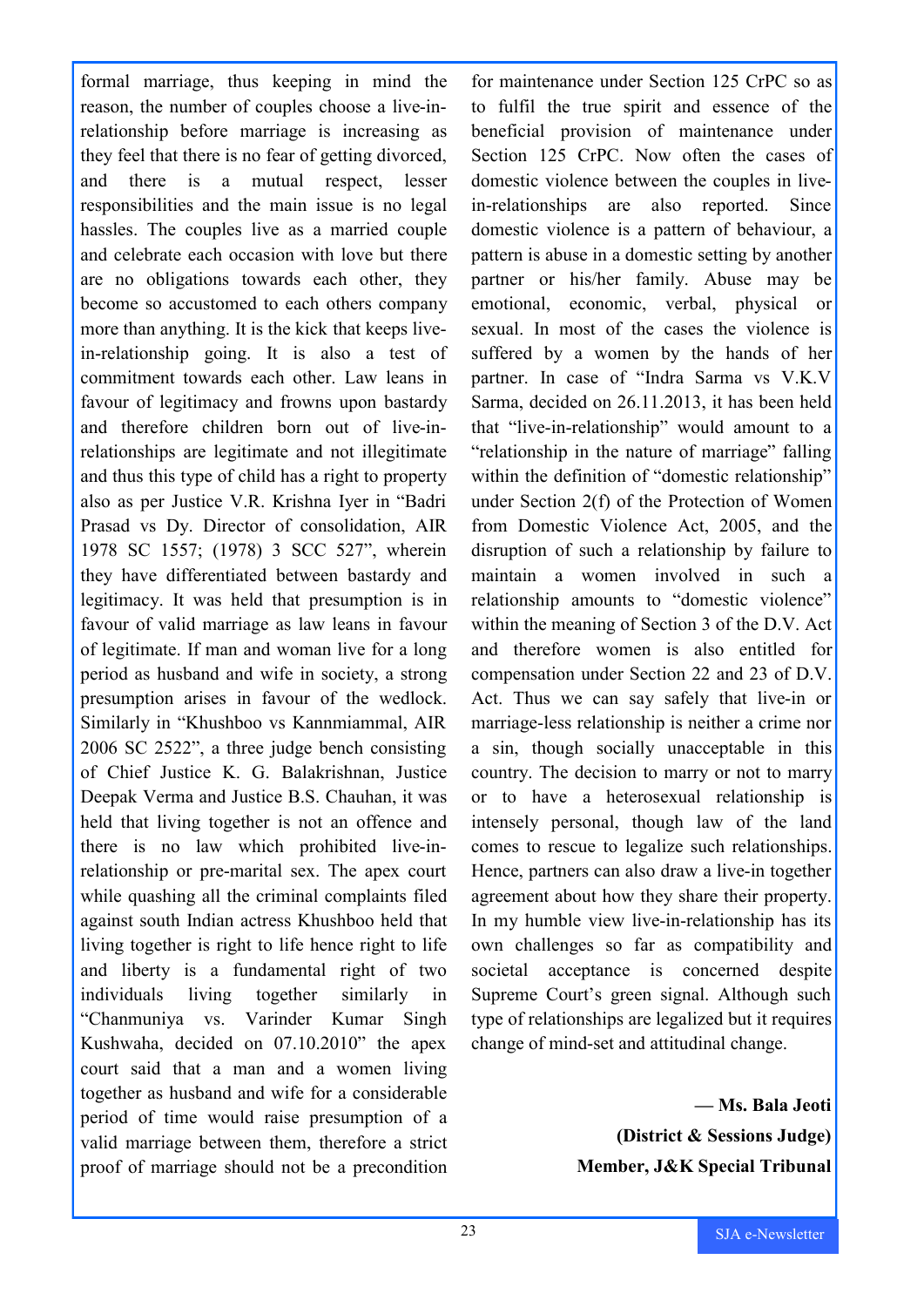#### **Mandate for the Civil First Appellate Court**

Appellate Court, in dealing with Civil First Appeal has the powers clearly delineated in Section 107 of the Code of Civil Procedure, and further regulated in terms of Rule 33 of Order XLI. As per these provisions the Appellate Court has the power to pass any decree and make any order which ought to have been passed or made and to pass or make such further or other decree or order as the case may require. That said, it is further pertinent to advert to rule 31 of Order XLI of CPC which provides for the contents, date and signature of judgment. It is envisaged, in the rule (supra), that the judgment of Appellate Court shall state: a) the point/s for determination; b) the decision thereon; c) reasons for the decision and d) where the decree appealed from is reversed or varied, the relief to which the appellant is entitled. In the said context, it is pertinent to reproduce what has been observed in para 9 of the ruling handed down by the Hon'ble Supreme Court of India in: 'M/s United Engineers and Contractors v. Secretary to Government of Andhra Pardash', AIR 2013 SC 2239, as under:

"9. This court has considered the scope of the order 41 rule 31 of CPC in: 'H. Siddiqui (dead) by Lrs. Vs A. Ramalingam', AIR 2011 SC 1492 and held, as under:

"18. The said provisions provide guidelines for the Appellate Court as to how the Court has to proceed and decide the case. The provisions should be read in such a way as to require that the various particulars mentioned therein should be taken into consideration. Thus, it must be evident from the judgment of Appellate Court that the Court has properly appreciated the facts/ evidence, applied its mind and decided the case considering the material on record. It would amount to substantial compliance of the said provisions if the Appellate Court's judgment is based on the independent assessment of the relevant evidence on all important aspect of the matter and the finding of the Appellate Court

are well-founded and quite convincing. It is mandatory for the Appellate Court to independently assess the evidence of the parties and consider the relevant points which arise for adjudication and the bearing of the evidence on these points. Being the final Court of fact, the First Appellate Court must not record mere general expression of concurrence with the trial court judgment rather it must give reasons for its decision on each point independently to that of the trial court. Thus, the entire evidence must be considered and discussed in detail. Such exercise should be done after formulating the points for consideration in terms of said provisions and the Court must proceed in adherence to the requirements of the said statutory provisions. (Vide: Thakur Ukhpaul Singh Vs Thakur Kalyan Singh and Anr., AIR 1963 SC 146; Girijanandni Devi and Ors Vs Brijendra Narian Choudhary, AIR 1967 SC 1124; G. Amalorpavam and Ors VS R.C. Diocese of Madurai and Ors. (2006) 3 SCC 224; Shiv Kumar Sharma Vs Santosh Kumari 2007 AIR SCW 6384; and Gannmani Anasuya and Ors Vs Parvatini Amarendra Chowdhary and ors., AIR 2007 SC 2380.)

19. In 'B.V. Nagesh and Anr. Vs H.V Sreenivasa Murthi', AIR2010 SCW 6184, while dealing with the issue, this Court held as under ( para 4 of AIR SCW ):

"The Appellate Court has the jurisdiction to reverse or affirm the finding of the trial court. The first appeal is valuable right of the parties and unless restricted by law, the whole case therein is open for re-hearing both on question of fact and law. The judgment of the Appellate Court must, therefore, reflect conscious application of mind and record findings supported by reasons on all the issues arising along with the contentions put forth and pressed by the parties for decision of the Appellate Court. Sitting as Court of Appeal, it was the duty of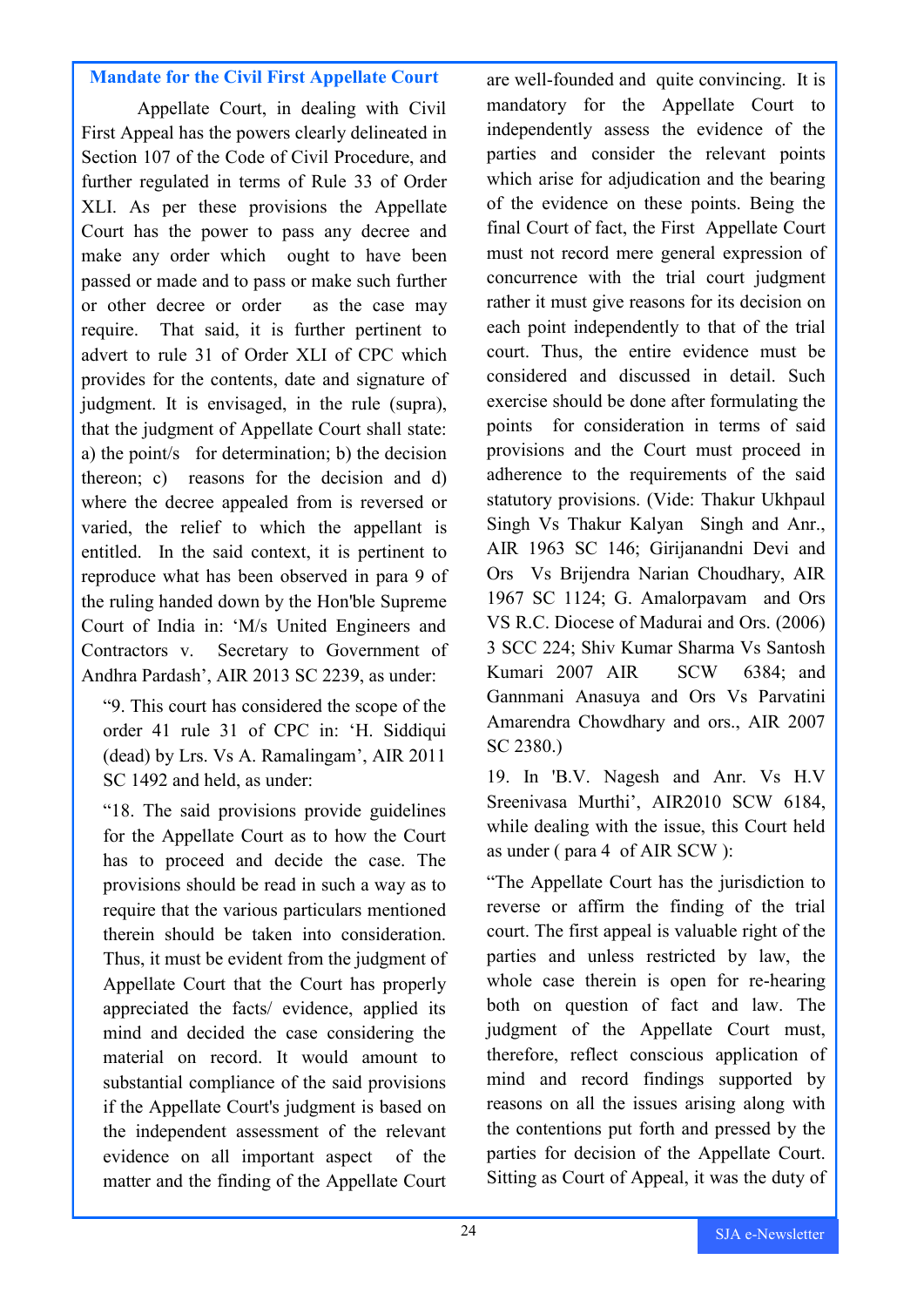High Court to deal with all the issues and the evidence led by the parties before recording its findings. The first appeal is valuable right and parties have a right to be heard both on questions of law and or facts and the judgment in the first appeal must address itself to all the issues of law and fact and decide it by giving reasons in support of the findings. (Vide: Santosh Hazari Vs Purushottam Tiwari, AIR 2001 SC 965 and Madhukar and ors VS Sangram and ors., AIR 2001 SC 2171)".

Thus, it is evident that the first appellate court must decide the appeal giving adherence to the statutory provisions of Order 41 Rule 31 of CPC"

The first appellate court, therefore, has the mandate not just to see the correctness of the findings of the trial court but while doing so it is required to exercise the same powers and perform as nearly as may be the same duties as are conferred and imposed on the trial court which has disposed of the suit. As such, the first appellate court is under an obligation to independently assess and appreciate the evidence on record and then to correlate its findings with the decision rendered by the trial court. In case where the appellate court does not uphold the findings of the trial court and finds the decree to be not sustainable, it is required under law to determine the case finally if the case could be disposed of on the basis of the material available on record. The first appellate court has extremely limited power to remand a case to the trial court. Mere fact that decision rendered by the trial court is not based on correct appreciation of evidence or law cannot be a ground for remand of the case. The appellate court has a mandate to determine the case finally, as the trial court would otherwise do in regular trial proceedings.

# **– Mr. Jatinder Singh Jamwal Additional District Judge, Kathua**

**Procedure to be followed by the court in suit instituted by mentally ill or minor through next friend**

In a suit of representative character under Order I Rule 8 of the Code of Civil Procedure, one person may sue or defend on behalf of all in the same interest with the permission of the Court. This is why even in these cases; the plaint is accompanied by an application praying for permission under Order 1 Rule 8 CPC. If Court grants permission, then and then only a suit in the representative capacity becomes maintainable. Even under the provision of Order VII Rule 1, the particulars to be contained in a plaint are laid down. In Clause-(d) of the said rule it is provided that whether the plaintiff or the defendant is a minor or a person of unsound mind, the statement to that effect must be given in the plaint. This being a necessary requirement, even a failure to comply with the same may result in rejection of plaint under Order VII Rule 11 of the CPC. Reverting to Rule15 of Order XXXII it appears that it is the Court who is to adjudge a party to be incapable by reason of any mental infirmity. So, holding someone incapable by mental infirmity is the task given to a Court and it cannot be taken for granted by merely describing someone as mentally unsound by self-proclaimed next kin. Rule 3 of the same order indicates that in case where a defendant is a minor, the Court shall not only specify status of minority of such defendant but also the Court shall also appoint a proper person to be the guardian ad-litem. This is because under Clause (3) of the said Rule, Court is also to satisfy itself as to whether a person is fit to be so appointed as guardian of the minor defendant. If it is a case that a defendant is of unsound mind, by operation of Rule 15, the Court would have been saddled with two responsibilities, first to hold enquiry and to determine as to whether the defendant is really a person of unsound mind and then to make appointment of guardian ad-litem on being satisfied that such a person is fit to be so appointed. Qualification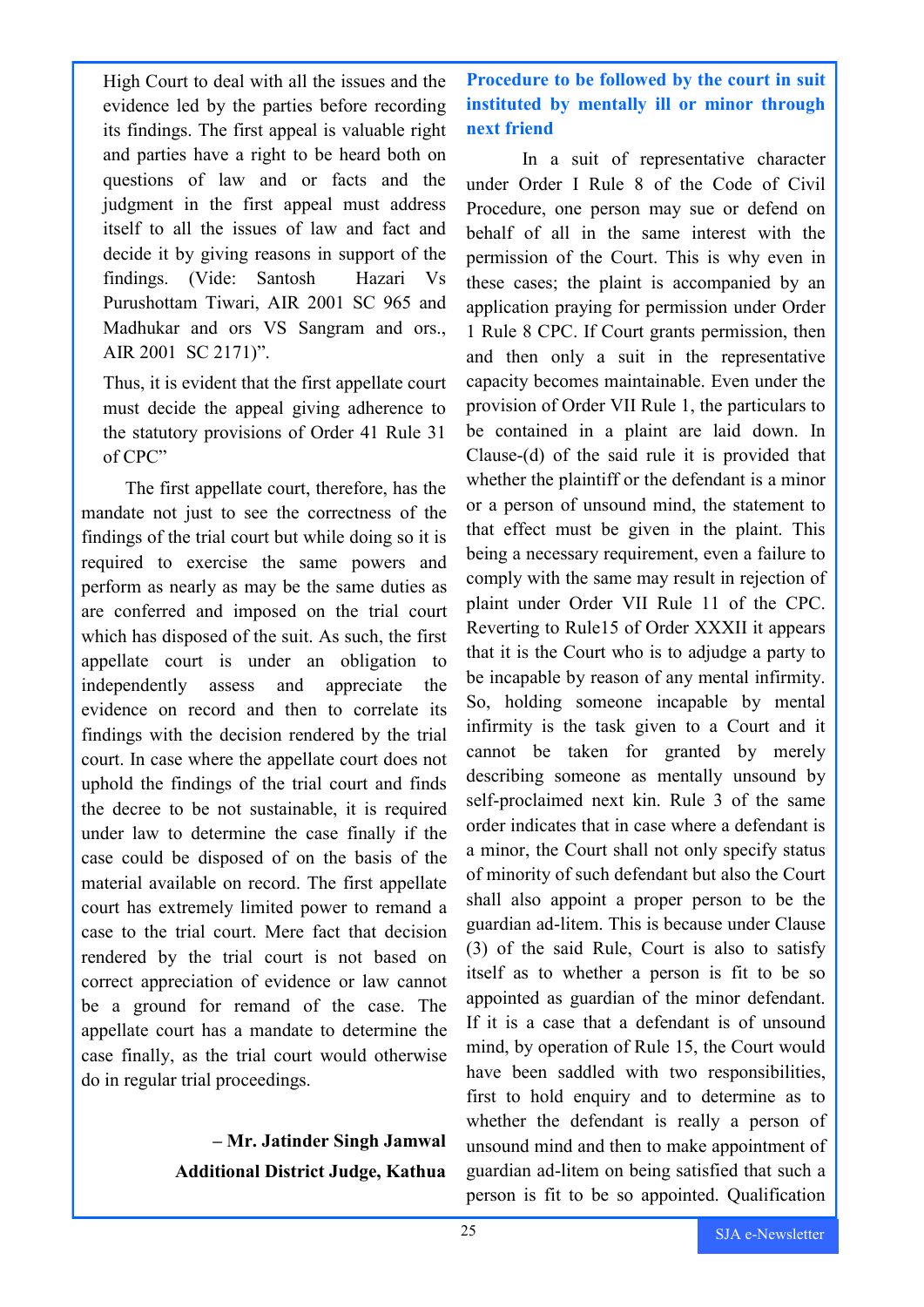for being a close friend of the plaintiff or of being appointed as guardian ad-litem is laid down in Rule 4 of the Order XXXII. This, interalia, requires that such person does not have any interest adverse to the minor or the person of unsound mind. The first part of Rule 4 relates to plaintiff and so Rule 15 has to be understood keeping in view the provision of Rule 4 of the CPC. This means that once a plaintiff presented to a Court describing the plaintiff to be a person of unsound mind and such plaint is presented by a person claiming to be a next kin of the plaintiff, the Court is duty bound to ascertain as to whether the plaintiff is really a person of unsound mind, and if so, to say as to whether the person who has approached the Court claiming to be a next friend of the plaintiff is qualified in terms of Rule 4 of Order XXXII, to be next friend of such plaintiff. Once the provision of Order XXXII is viewed from such angle there is no doubt that this provision is not a merely procedural one but it has essential judicial components also. Apart from using the word 'shall' in Order XXXII Rule 15, the judicial exercise of the Court required by the provision placed this rule at a higher pedestal then a procedural provision. This Rule, therefore, is mandatory and failure to comply with the same would make the plaint unentertainable and consequently the suit would become not maintainable.

# **– Mr. Mohammad Ashraf Bhat Sub-Judge, Bijbehara**

#### **(Guest Column)**

### **Courts Must Apply Stringent Tests While Understanding the Complexity of Section 319 CrPC**

In Criminal Justice System from the initial stage of investigation some time it happens that those who are actually committed the offence easily escape the boundaries of Penal Law, by one way or the other. Most commonly it happens so during the investigative stage of the offence which results in filling of improper charge-sheet, due to laxity in investigation. But their names are deleted before filing of chargesheet under Section 173 (2) of Code of Criminal Procedure, 1973, and then the victim or the Complainant left with no option except to record his or her evidence before the Court and then move an application under Section 319 of CrPC for summoning of accused involved in crime, named in First Information Report but not charge-sheeted before the Court or the Victim or Complainant have to opt for filing of a separate Complaint otherwise then of Police report, against the remaining accused who were not charge-sheeted. If the Victim or the Complainant does not opt either way then also Court is empowered to precede Suo – Muto, if a Magistrate hearing a case against certain accused finds from the evidence that some person, other than the accused before him, is also concerned in that very offence or in a connected offence. So there comes an issue that, if the Complainant has stated the person's name in the Police report and such person is the main root cause of the crime has not been summoned before the Court Of Law due to lack of evidence then he cannot be questioned. Where the investigating agency for any reason does not array one of the real culprits as an accused, the court is not powerless in calling the said accused to face trial.

The legislature cannot be presumed to have imagined all the circumstances and, therefore, it is the duty of the Court to give full effect to the words used by the legislature so as to encompass any situation which the Court may have to tackle while proceeding to try an offence and not allow a person who deserves to be tried to go scot-free by being not arraigned in the trial in spite of the possibility of his complicity which can be gathered from the documents presented by the prosecution.

The Court is the sole repository of Justice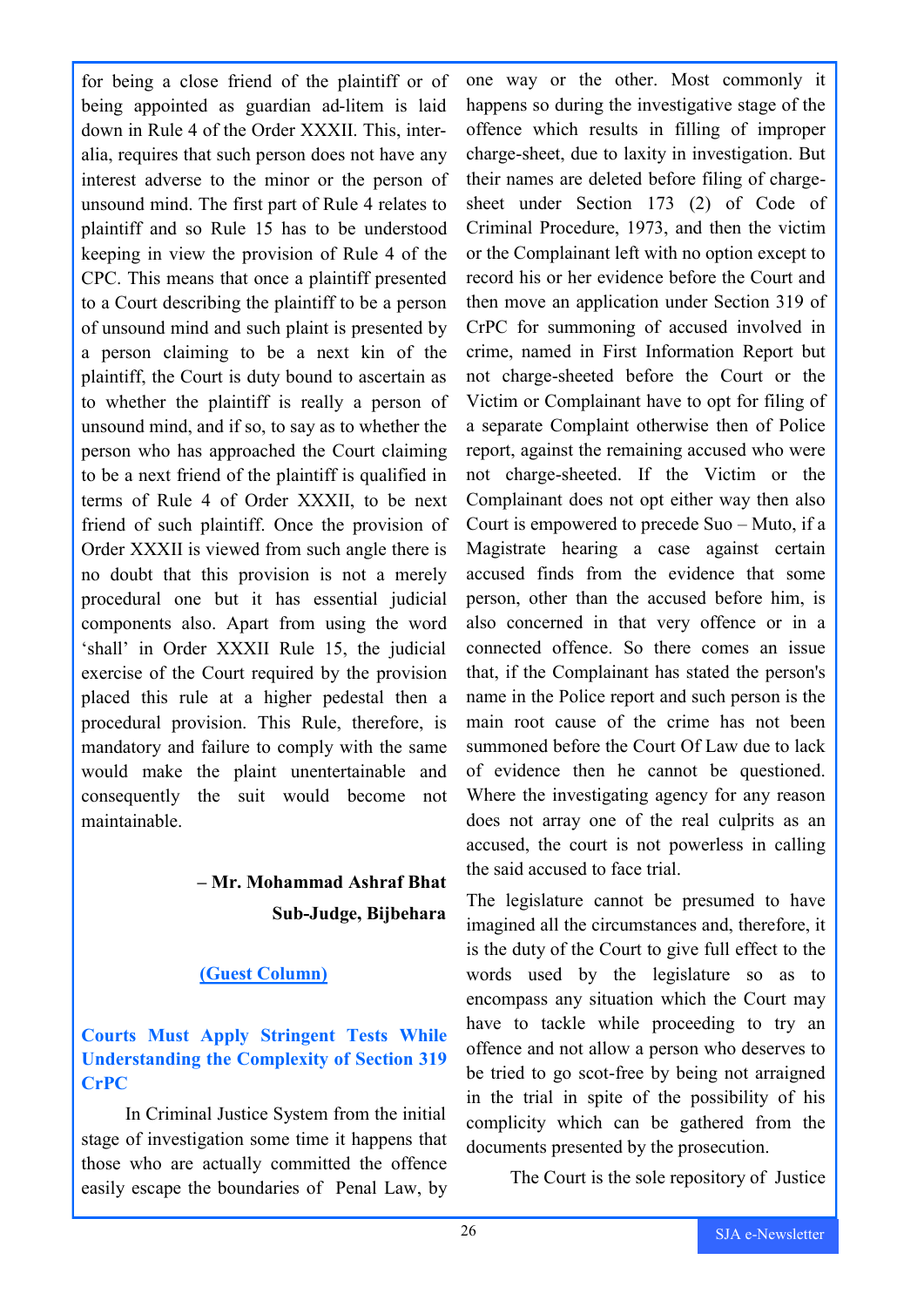and a duty is cast upon it to uphold the Rule Of Law and, therefore, it will be inappropriate to deny the existence of such powers with the Courts in our Criminal Justice System where it is not uncommon that the real accused, at times, get away by manipulating the investigating and/ or the prosecuting agency. The desire to avoid trial is so strong that an accused makes efforts at times to get himself absolved even at the stage of investigation or inquiry even though he may be connected with the commission of the offence.

#### **Section 319 of CrPC & Its Objective**

The Section reads as:

319. "Power to proceed against other persons appearing to be guilty of offence -

(1) Where, in the course of any inquiry into, or trial of, an offence, it appears from the evidence that any person not being the accused has committed any offence for which such person could be tried together with the accused, the Court may proceed against such person for the offence which he appears to have committed.

(2) Where such person is not attending the Court, he may be arrested or summoned, as the circumstances of the case may require, for the purpose aforesaid.

(3) Any person attending the Court, although not under arrest or upon a summon, may be detained by such Court for the purpose of the inquiry into, or trial of, the offence which he appears to have committed.

(4) Where the Court proceeds against any person under sub- section (1), then -

(a) the proceedings in respect of such person shall be commenced a fresh, and the witnesses re-heard;

(b) subject to the provisions of clause (a), the case may proceed as if such person had been an accused person when the Court took cognizance of the offence upon which the inquiry or the trial was commenced.

Section 319 CrPC. springs out of the doctrine "Judex Damnatur Cum Nocens Absolvitur" meaning thereby that "Judge is condemned when guilty is acquitted" and this doctrine must be used as a beacon light while explaining the ambit and the spirit underlying the enactment of Section 319 CrPC. In Criminal Justice System, there are always chances that the real culprit or accomplice may be rescued either by the collusion of Police or due to poor and incompetent investigation. In order to bring such culprits under the hammer of Justice, the power of summoning the additional accused is provided to Courts trying the case. This power under Section 319 CrPC may be used by Court suo-moto or on an application by the Complainant. The person who is summoned may be arrested or taken into custody if the Court deems fit.

The legislative policy behind framing of this Section in the Criminal Procedure Code, 1973 is multi-fold. The Constitutional mandate under Articles 20 & 21 of the Constitution of India provides a protective umbrella for the smooth Administration of Justice making adequate provisions to ensure a fair and efficacious trial so that the accused does not get prejudiced after the law has been put into motion to try him for the offence but at the same time also gives equal protection to victims and to the society at large to ensure that the guilty does not get away from the clutches of law. For the empowerment of the Courts to ensure that the Criminal Administration of Justice works properly, the law was appropriately codified and modified by the legislature under the CrPC.

This is indicative of how the Courts should proceed in order to ultimately find out the truth so that an innocent does not get punished but at the same time, the guilty are brought to book under the law. It is these ideals as enshrined under the Constitution of India and our laws that have led to addition of Sections like 319 in Criminal Procedure Code, 1973 to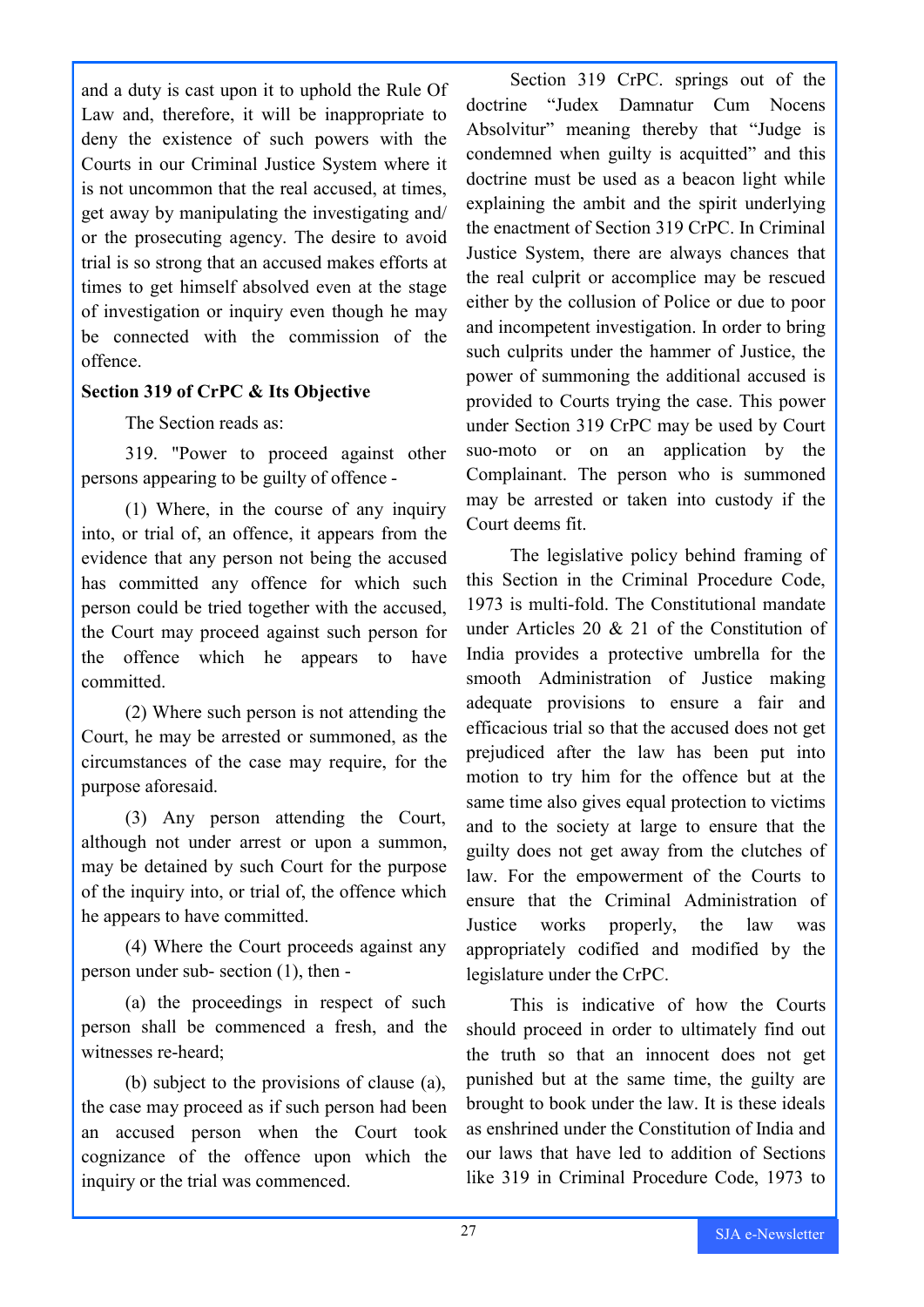find out the real truth and to ensure that the guilty does not go unpunished.

#### **Necessity & Object Of Power To Summon Additional Accused**

It happens sometimes that a Court which includes a Magistrate or a Judge, hearing a case against certain accused finds from the evidence that some person other the accused before him, is also concerned in that very offence or in a connected offence.

Once cognizance has been taken by the Magistrate, he takes cognizance of an offence and not the offenders; it is his duty to find out who the offenders, really are and once he comes to the conclusion that apart from the persons sent up by the police, some other persons are involved, it is his duty to proceed against those persons. The summoning of the additional accused is part of the proceedings initiated by him taking cognizance of an offence. ["Raghubans Dubey Vs State of Bihar", 1967 Cri. L. J 1081; "Hareram Satpathy Vs Tikaram Agarwal & Ors", AIR 1978 SC 1568; "S. K. Latifur Rehman & Ors. Vs State of Bihar", 1985 Cri. L. J 1238 (FB)].

Power under Section 319 of Code of Criminal Procedure, 1973 is conferred on the Court to ensure that Justice is done to the society by bringing to book all those guilty of an offence. One of the aims and purpose of the criminal justice system is to maintain social order. It is necessary in that context to ensure that no one who appears to be guilty escapes a proper trial in relation to that guilt. There is also duty upon the Court to render Justice to the victim of an offence. It is in recognition of this that CrPC as specifically conferred power on the Court to proceed against others not arrayed as accused in the circumstances set out by Section 319 CrPC. It is a salutary power enabling the discharge of a Court's obligation to the society to bring to book all those guilty of a crime. ["Rajendera Singh Vs State of U. P", 2007 Cri. L. J 4281 (SC) followed in "Hardeep Singh Vs State of Punjab & Ors", (2014) 3 SCC 92].

### **Twin Requirements For Summoning An Additional Accused under Section 319 CrP C**

As regards the satisfaction of the Court before it exercises the power under Section 319, the Constitution Bench in ["Hardeep Singh Vs State of Punjab & Ors", (2014) 3 SCC 92] held:

"105. Power under Section 319 CrPC is a discretionary and an extraordinary power. It is to be exercised sparingly and only in those cases where the circumstances of the case so warrant. It is not to be exercised because the Magistrate or the Sessions Judge is of the opinion that some other person may also be guilty of committing that offence. Only where strong and cogent evidence occurs against a person from the evidence led before the court that such power should be exercised and not in a casual and cavalier manner.

106. Thus, we hold that though only a prima facie case is to be established from the evidence led before the court, not necessarily tested on the anvil of cross-examination, it requires much stronger evidence than mere probability of his complicity. The test that has to be applied is one which is more than prima facie case as exercised at the time of framing of charge, but short of satisfaction to an extent that the evidence, if goes unrebutted, would lead to conviction. In the absence of such satisfaction, the court should refrain from exercising power under Section 319 CrPC. In Section 319 CrPC the purpose of providing if "it appears from the evidence that any person not being the accused has committed any offence" is clear from the words "for which such person could be tried together with the accused." The words used are not "for which such person could be convicted". There is, therefore, no scope for the Court acting under Section 319 CrPC to form any opinion as to the guilt of the accused."

Twin requirements for summoning an additional accused under Section 319 CrPC are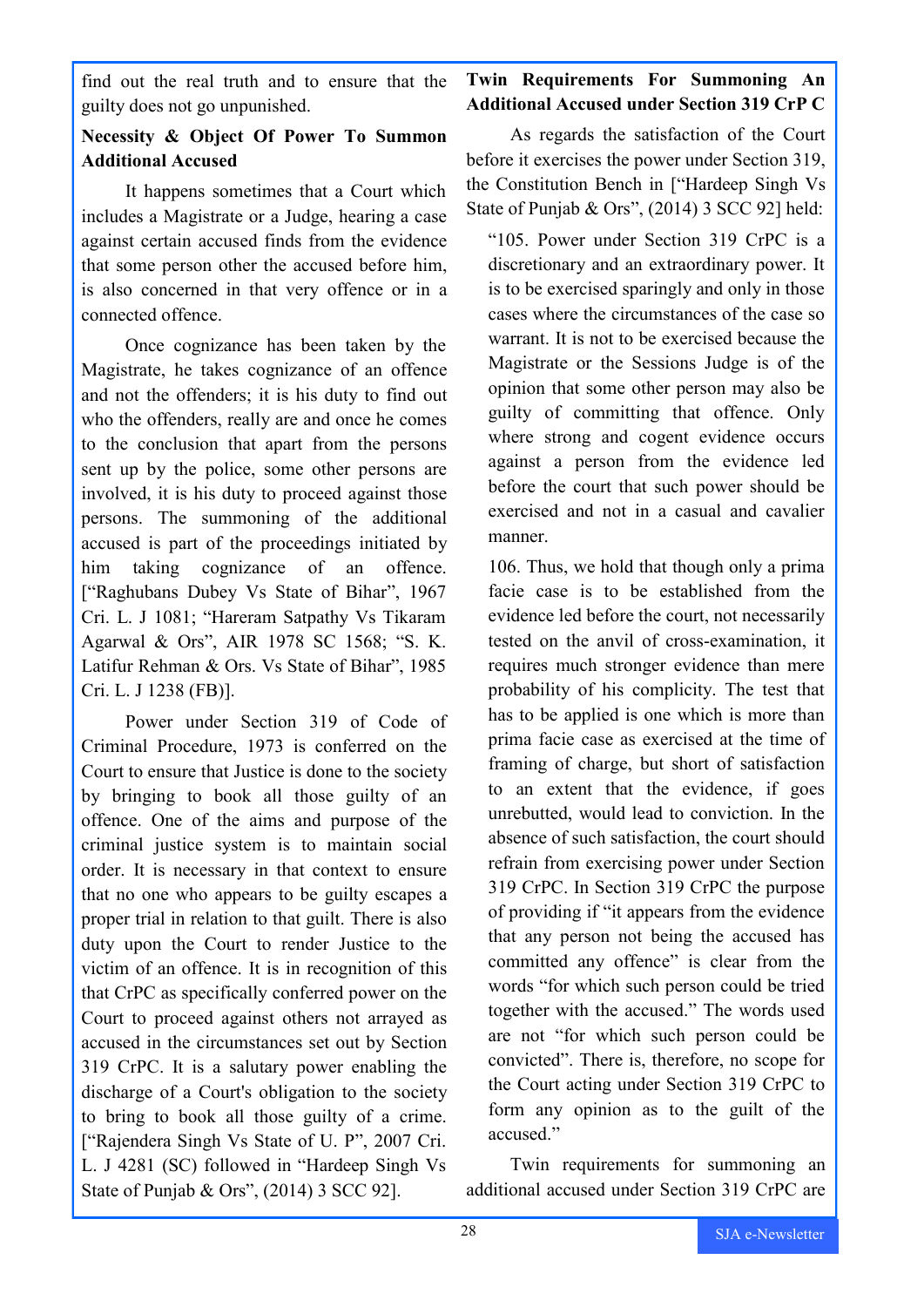as under:

(i) That from the evidence it appears to the Court that such person has committed any offence.

(ii) That such a person could be tried together with the accused already facing trial. ["R. Dineshkumar Vs. State & Ors.", (2015) 7 SCC497].

#### **Who Can Use Section 319 Of Code of Criminal Procedure, 1973**

The Constitution Bench of Supreme Court in ["Hardeep Singh Vs State of Punjab & Ors", (2014) 3 SCC 92] held;

"It is at this stage the comparison of the words used under Section 319 CrPC. has to be understood distinctively from the word used under Section 2 (g) defining an inquiry other than the trial by a Magistrate or a Court. Here the legislature has used two words, namely the Magistrate or Court, whereas, under Section 319 CrPC, as indicated above, only the word Court has been recited. This has been done by the legislature to emphasize that the power under Section 319 CrPC. is exercisable only by the Court and not by any Officer not acting as a Court. Thus, a Magistrate not functioning or exercising powers as a Court can make an inquiry in a particular proceeding other than a trial but the material so collected would not be by a Court during the course of an inquiry or a trial. The conclusion, therefore, in short, is, that in order to invoke the power under Section 319 CrPC, it is only a Court of Sessions or a Court of Magistrate performing the duties as a Court under the CrPC. that can utilize the material before it for the purpose of the said Section."

Therefore, from the Para quoted above it can be safely concluded that only the Court is empowered to summon the additional accused under this Section and not any other Magistrate who doesn't act as Court thereof.

**Can Session Court Summon An Additional** 

### **Person To Try Without Committal Proceedings Under Section 319 of Code Of Criminal Procedure, 1973?**

As per Section 193 of the CrPC, the Session Court will not take cognizance of any offence originally and all the cases shall be committed to by Magistrate. The procedure of committal is discussed under Section 209 of CrPC. Now a question arises, whether Session Court is competent to summon or to take cognizance of offence of any additional person (under Section 319) who was not made the accused initially as there is an express bar under Section 193 of CrPC for Session Court to take any cognizance.

This issue was answered by the Constitution Bench in the case of ["Dharam Pal Vs State of Haryana", AIR 2013 SC 3018], wherein, it was held that a Court of Session can with the aid of Section 193 CrPC, proceed to array any other person and summon him for being tried even if the provisions of Section 319 CrPC. could not be pressed in service at the stage of committal.

The Court clarified that the opening words of Section 193 CrPC. categorically recite that the power of the Court of Sessions to take cognizance would commence only after committal of the case by a Magistrate. The said provision opens with a non-obstante clause except as otherwise expressly provided by this code or by any other law for the time being in force. The Section, therefore, is clarified by the said opening words which clearly means that if there is any other provision under CrPC, expressly making a provision for exercise of powers by the court to take cognizance, then the same would apply and the provisions of Section 193 CrPC. would not be applicable. Hence, session court is competent to summon or take cognizance of the additional accused even when the case of that particular person was not committed to it.

**At What Stage The Power Of Section 319 CrPC Can Be Used?**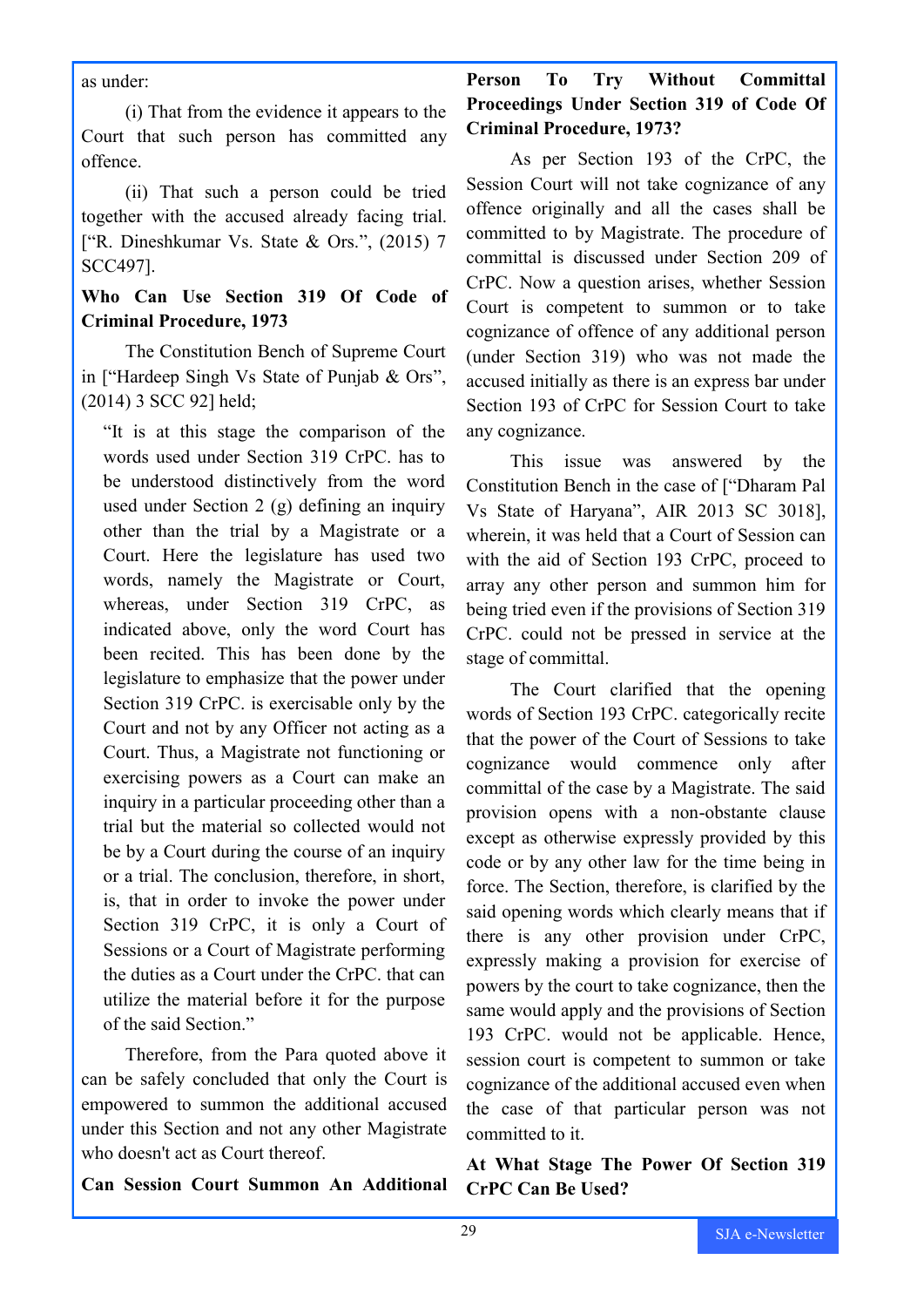Two words are used under Section 319 CrPC - enquiry and trial. It says that Court can summon any additional person to try with accused during the course of enquiry and trial. It is clear that the power of Court can't be used during investigation as the Police report has not filed and cognizance or committal is yet to be taken.

As trial commences after the framing of charge, an inquiry can only be understood to be a pre-trial inquiry. Inquiries under Sections 200, 201, 202 CrPC. and under Section 398 CrPC. are species of the inquiry contemplated by Section 319 CrPC. The Court under this Section can summon at any stage either during enquiry or trial. Trial generally starts from framing of charge and lasts upto the Judgment of the case in the form of an acquittal or conviction . The Court under sec 319 can summon any person appears to be guilty even when trial has completed but Judgment is reserved.

Now question arises that whether the Court can summon accused under Section 319 when the Judgment has been pronounced or delivered by Court. This question was raised recently in the case of Sukhpal Singh Khaira vs The State Of Punjab (2019) that can the Court summon any accused under Section 319 CrPC once the Judgment against one accused is pronounced. In the case of Sukhpal Singh (supra), the Judgment against one accused was delivered and another accused was absconding and hence the trial had bifurcated. The Honourable Supreme Court referred this matter to a Larger Bench and now it is sub-judice, but as of now the settled rule is that the stage on which the power of Section 319 CrPC can be used are from inquiry to trial but before the judgment is passed.

#### **Against Whom the Power of Section 319 CrPC Can Be Used?**

The plain language of Section 319 CrPC says that it can be used against any person who is not accused but it appears from evidence that he committed the offence. Such person may or

may not be named in the FIR or was named in FIR but his name was dropped in Police report submitted under Section 173 (2) of CrPC the power under Section 319 can be used against them.

In ["Joginder Singh Vs. State of Punjab", AIR 1979 SC 339]**,** a three-Judge Bench of Apex Court held that the argument that any person not being the accused occurring in Section 319 CrPC, excludes from its operation an accused who has been released by the Police under Section 169 CrPC. and has been shown in Column 2 of the charge-sheet needs to be rejected outrightly. The said expression clearly covers any person who has not been tried already by the Court and the very purpose of enacting such a provision like Section 319 (1) CrPC. clearly shows that even persons who have been dropped by the Police during investigation but against whom evidence showing their involvement in the offence comes before the Criminal Court, are included in the said expression.

Similarly, in ["Anju Chaudhary Vs. State of U.P.", (2013) 6 SCC 384]**,** a two-Judge Bench of Supreme Court held that even in the cases where report under Section 173 (2) CrPC. is filed in the Court and investigation records the name of a person in Column 2, or even does not name the person as an accused at all, the Court in exercise of its powers vested under Section 319 CrPC. can summon the person as an accused and even at that stage of summoning, no hearing is contemplated under the law.

Again in ["Suman Vs. State of Rajasthan", AIR 2010 SC 518], a two- Judge Bench of Apex Court observed that there is nothing in the language of this sub-section from which it can be inferred that a person who is named in the FIR or Complaint, but against whom charge-sheet is not filed by the Police, cannot be proceeded against even though in the course of any inquiry into or trial of any offence, the Court finds that such person has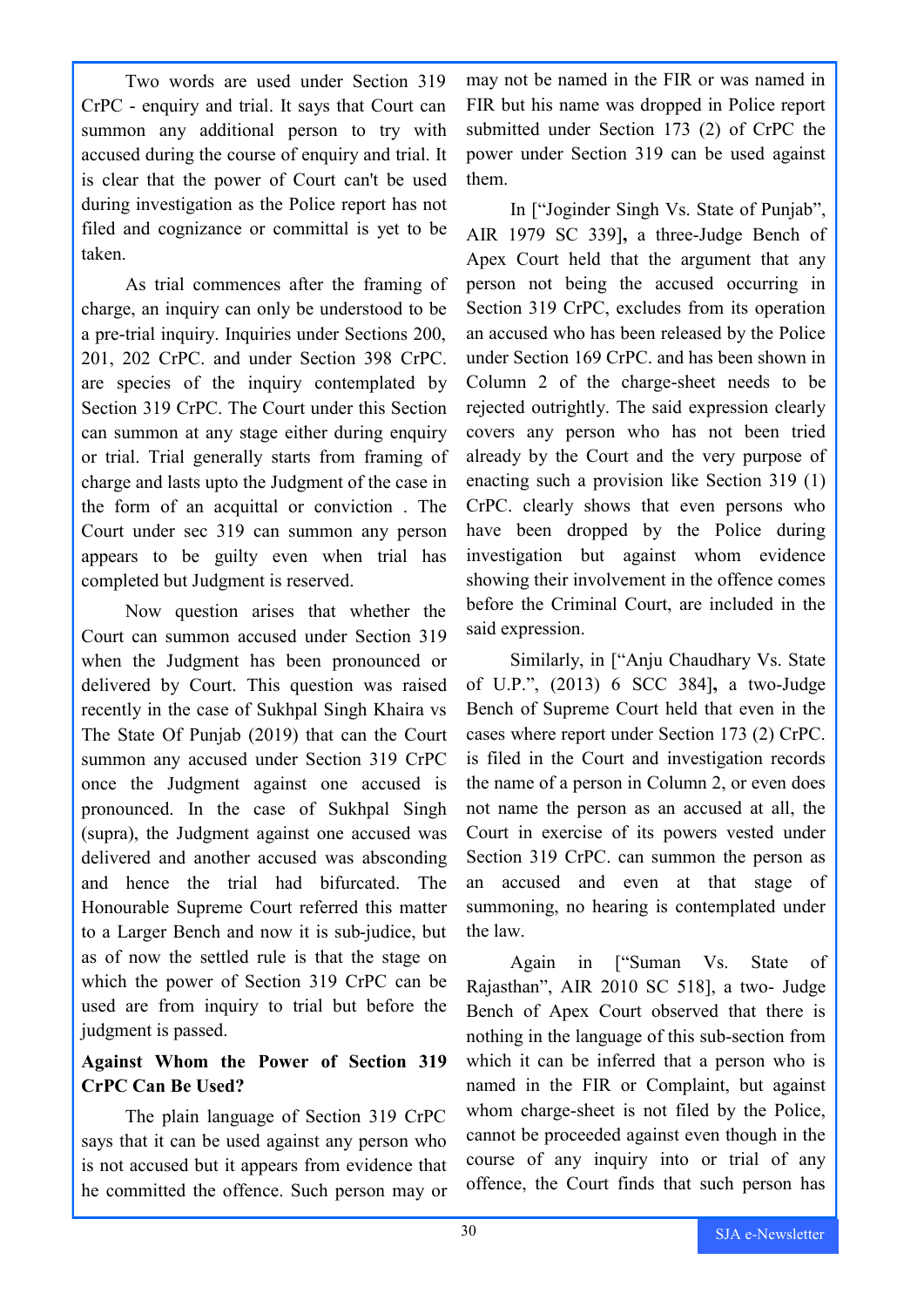committed an offence for which he could be tried together with the other accused. However, it is pertinent to note that there is a great difference with regard to a person who has been discharged. A person who has been discharged stands on a different footing than a person who was never subjected to investigation or if subjected to, but was not charge-sheeted. So while summoning a person who has been discharged by Court, court needs high degree of evidences against such person to use the power under section 319 CrPC.

As per Hardeep Singh case (Supra) the power under Section 319 CrPC. can be exercised against a person not subjected to investigation, or a person placed in the Column 2 of the Charge-Sheet and against whom cognizance had not been taken, or a person who has been discharged. However, concerning a person who has been discharged, no proceedings can be commenced against him directly under Section 319 CrPC. without taking recourse to provisions of Section 300 (5) read with Section 398 CrPC.

### **What Should Be Nature Of Evidence To Summon An Additional Person As Accused Under Section 319 CrPC?**

It is true that a prima facie case is to be established from the evidence led before the Court and not necessarily tested on the anvil of Cross-Examination, but it requires much stronger evidence than mere probability of his complicity. The test that has to be applied is that the evidences should be more than prima facie establishing the guilt as exercised at the time of framing of charge but short of satisfaction to an extent that the evidence, if goes unrebutted, would lead to conviction. In the absence of such satisfaction, the court should refrain from exercising power under Section 319 CrPC.

In ["Sarabjit Singh Vs. State of Punjab", AIR 2009 SC 2792] Court held that, "Whereas the test of prima facie case may be sufficient for taking cognizance of an offence at the stage of framing of charge, the court must be satisfied

that there exists a strong suspicion. While framing charge in terms of Section 227 of the Code, the court must consider the entire materials on record to form an opinion that the evidence if unrebutted would lead to a judgment of conviction. When a higher standard be set up for the purpose of invoking the jurisdiction under Section 319 of the Code is the question. The answer to these questions should be rendered in the affirmative."

Hence the nature of evidence to summon any person under Section 319 should be more than prima facie but less than 'Surety of conviction'. Moreover, the evidence on the basis of which additional accused is summoned, should be taken during the trial and not necessarily that witnesses who gave such evidence need to be cross examined. If by examination in Chief, some material evidences surfaced against any person who is not tried, then court is competent under section 319 CrPC to summon such person and to try him jointly.

In the case of ["Periyasami Vs. S. Nallasamy", 2019 SCC OnLine SC 379]**,** Court held that under Section 319 of the Code, additional accused can be summoned only if there is more than prima facie case as is required at the time of framing of charge but which is less than the satisfaction required at the time of conclusion of the trial convicting the accused.

Similarly the Honourable Supreme Court in {Criminal Appeal No. 395 of 2019 (arising out of SLP (Crl.) No. 4626 of 2017 titled "Sunil Kumar Gupta & Ors. Vs State of Utter Pardesh & Ors."} found an occasion to conclude, that before the Court exercises its jurisdiction in terms of Section 319 of CrPC it must arrive at satisfaction that the evidence adduced by the prosecution, if unrebutted, would lead to conviction of the persons sought to be added as the accused in the case.

**Supreme Court Guidelines For Exercising Powers Under Section 319 CrPC:**